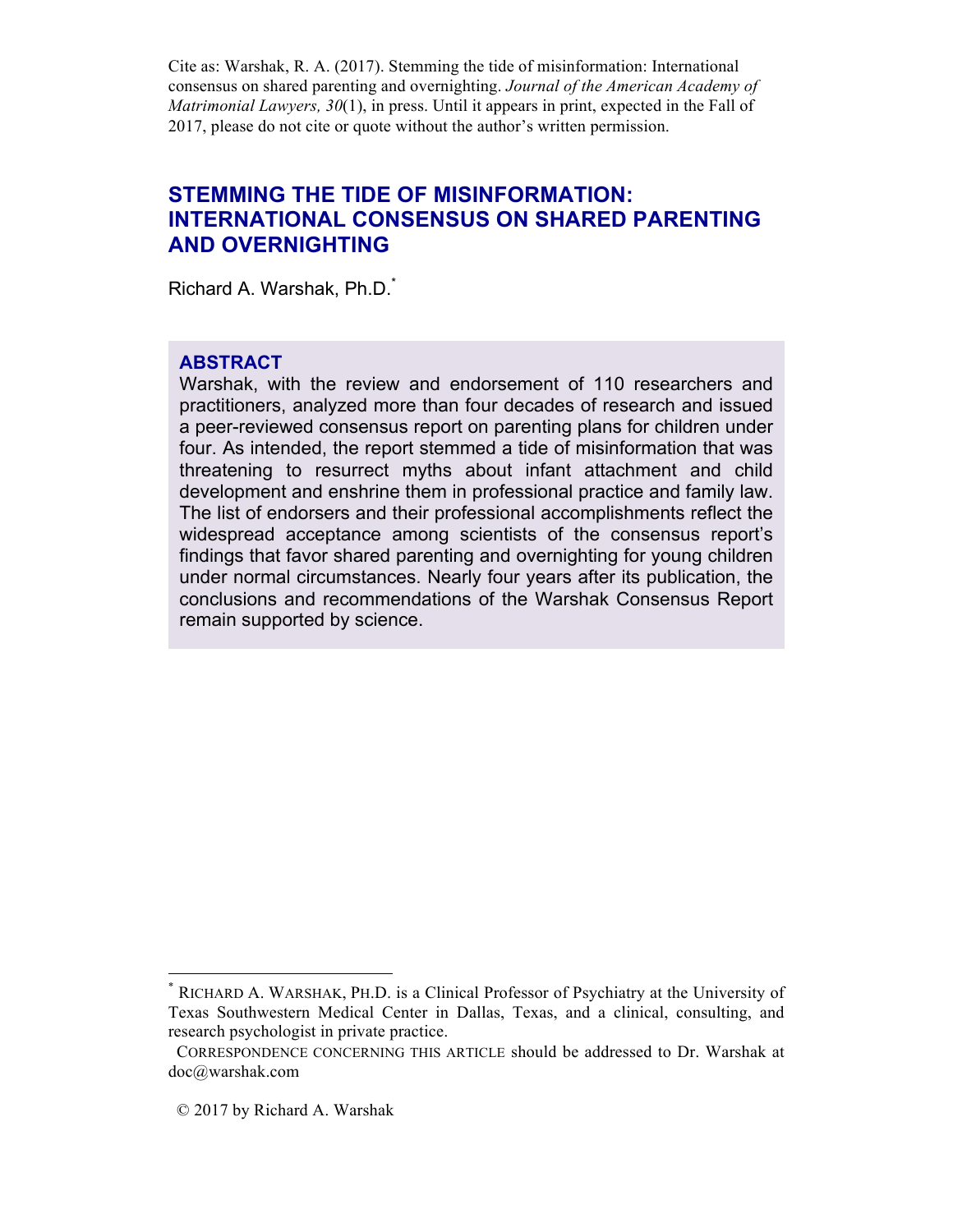### **INTRODUCTION**

#### **Main Issues**

Judges and lawmakers hear competing versions from the mental health field about what type of parenting plans are best for very young children. Discussions of parenting time for young children who are raised by parents who live apart from each other generally address three main issues.

- 1. Should young children's time be concentrated predominantly under the care and supervision of one parent, or should their time be more evenly divided between parents?
- 2. Should young children under the age of four spend nights in each parent's home, or should they sleep in the same home every night?
- 3. Are the benefits to the child of involvement with both parents, or overnight care, diminished or erased if the parents disagree about the parenting plan, or if one or both parents feel great discomfort or hostility toward the other?

Differences of opinion regarding shared parenting time for children under the age of four years focus on the issue of whether giving children more time with their fathers, aimed at strengthening father-child relationships, risks harming mother-child relationships.<sup>1</sup> The concern is that spending too much time away from the mother, or having overnights away from her, rather than increasing the odds that a child will have a high quality relationship with both parents, will result in the child having poor relationships with both parents.

#### **Background**

American society holds a curious double standard when it comes to encouraging hands-on shared parenting. For instance, society encourages dads' involvement with their infants and toddlers—diapering, feeding, bathing, putting to bed, soothing in the middle of the night, cuddling in the morning. But when parents separate, some people think that young children need to spend every night in one home, usually with mom, even when this means losing the care their dad has been giving them. Despite all strides in cracking gender barriers, many people still think that moms should care for infants and toddlers, and that young children's wellbeing is jeopardized if we trust dads to do the job.

The idea that mothers, by nature, are uniquely suited to raise young children known as the tender years doctrine—dominated child custody decisions throughout the 19th century and most of the  $20th$ <sup>2</sup> In 1973 the preference for maternal custody received support in an acclaimed book by Goldstein, Freud, and Solnit.<sup>3</sup> Their position assumed that an infant initially forms an attachment to one

 $\frac{1}{1}$  Marsha Kline Pruett & J. Herbie DiFonzo, *Closing the Gap: Research, Policy, Practice and Shared Parenting*, 52 FAM. CT. REV. 152, 163 (2014).

<sup>&</sup>lt;sup>2</sup> Commonwealth v. Addicks, 5 Binn. 520 (Pa. 1813). For another early expression of the tender years doctrine, see Helms v. Franciscus, 2 Bland 544, 563 (Ch. Md. 1830)

 $3$  JOSEPH GOLDSTEIN, ANNA FREUD,  $\&$  ALBERT J. SOLNIT, BEYOND THE BEST INTERESTS OF THE CHILD (1973).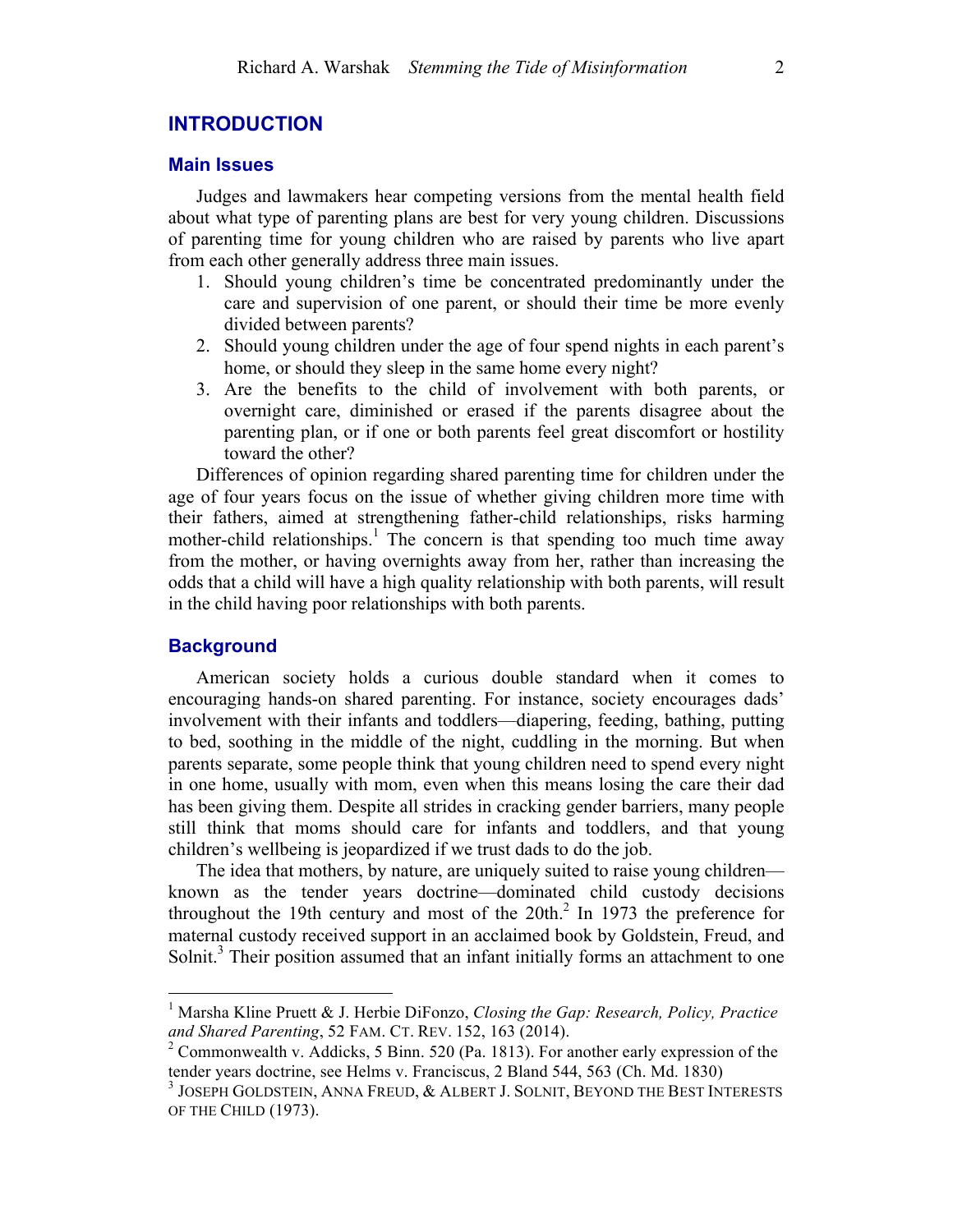parent, usually the mother, and then perhaps to other people, and that if parents separate, young children need maximum time with the primary parent, also called the psychological parent, even it this compromises the child's relationship with the other parent. They believed that separations from the mother carry potential for long-term damage. For a long time this belief fueled opposition to mothers working outside the home because of concerns about leaving children with babysitters and daycare attendants.

Where does science stand on these issues? A body of research from the 1970s to the 1990s challenged stereotypes and prejudices that had governed child custody decisions throughout most of the  $19<sup>th</sup>$  and  $20<sup>th</sup>$  centuries. The results of social science studies throughout the United States converged to support the position that most children needed and wanted more contact with their fathers after divorce than they were having.<sup>4</sup>

In 1994 a multidisciplinary group of experts, sponsored by the U.S. National Institute of Child Health and Human Development (NICHHD), met to evaluate the empirical evidence regarding the ways in which children are affected by divorce and the impact of various custody arrangements. In 1997, eighteen experts from the NICHHD group issued a statement concluding:

Time distribution arrangements that ensure the involvement of both parents in important aspects of their children's everyday lives and routines—including bedtime and waking rituals, transitions to and from school, extracurricular and recreational activities—are likely to keep nonresidential parents playing psychologically important and central roles in the lives of their children. How this is accomplished must be flexibly tailored to the developmental needs, temperament, and changing individual circumstances of the children concerned.<sup>5</sup>

 <sup>4</sup> *See, e.g.*, SANFORD L. BRAVER & DIANE O'CONNELL, DIVORCED DADS: SHATTERING THE MYTHS (1998) (Arizona); CHARLENE E. DEPNER & JAMES H. BRAY, NONRESIDENTIAL PARENTING: NEW VISTAS IN FAMILY LIVING (193) (Arizona); E. Mavis Hetherington, Martha Cox, & Roger Cox, *Effects of Divorce on Parents and Children, in* NONTRADITIONAL FAMILIES: PARENTING AND CHILD DEVELOPMENT 233 (Michael E. Lamb ed., 1982) (Virginia); E. MAVIS HETHERINGTON & JOHN KELLY, FOR BETTER OR WORSE: DIVORCED RECONSIDERED (2002) (Virginia); John W. Santrock & Richard A. Warshak, *Father Custody and Social Development in Boys and Girls*, 34 J. SOC. ISSUES 112 (1979) (Texas); JUDITH S. WALLERSTEIN & JOAN BERLIN KELLY, SURVIVING THE BREAKUP: HOW CHILDREN AND PARENTS COPE WITH DIVORCE (1980) (California); RICHARD A. WARSHAK, THE CUSTODY REVOLUTION (1992) (Texas); Richard A. Warshak, *Father-Custody and Child Development: A Review and Analysis of Psychological Research*, 4 BEHAV. SCI. & L. 185 (1986) (Texas); Richard A. Warshak & John W. Santrock, *The Impact of Divorce in Father-Custody and Mother-Custody Homes: The Child's Perspective, in* CHILD. & DIVORCE 29, 38, 42–43 (Lawrence A. Kurdek ed. 1983) (Texas).

<sup>5</sup> Michael E. Lamb, Kathleen J. Sternberg, & Ross A. Thompson, *The Effects of Divorce and Custody Arrangements on Children's Behavior, Development, and Adjustment*, 35 FAM. & CONCILIATION CTS. REV. 393, 400 (1997).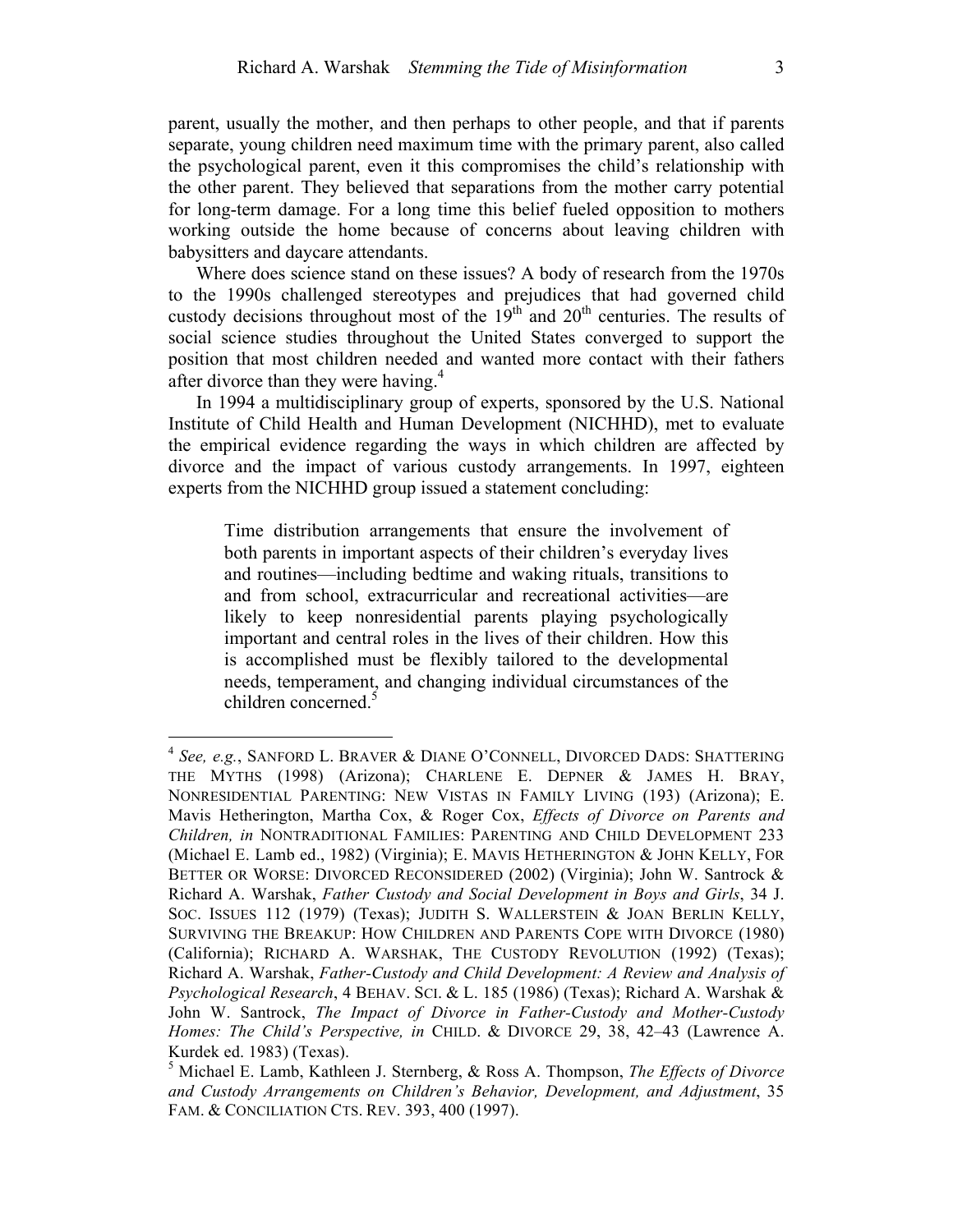Over time, custody policy and decisions increasingly reflected the importance of frequent and continuing contact between children and both parents, including giving children more contact with their fathers. Nevertheless, professional opinions continued to favor the practice of denying infants and toddlers overnight contact with their fathers, even those children who had been accustomed to seeing their dads every day and experiencing his care at bedtime, in the middle of the night, and in the morning.<sup>6</sup> I labeled presumptions against "overnighting" until children reach the age of four or five, *blanket restrictions*.

Between 2000 and 2002 a well-cited exchange of articles in *Family Court Review* addressed the wisdom of guidelines that restricted young children from sleeping in their fathers' home. One group of authors supported flexible, individualized parenting plans rather than absolute rules favoring or prohibiting overnights.<sup>7</sup> Those authors recommended that decision makers consider the option of overnights with fathers for its potential benefits to the children's developing stable and lifelong relationships with both parents. Those opposing this view conceded the need for some relaxation of blanket restrictions, but continued to emphasize the potential harm rather than potential benefits of overnights. $8$  They proposed that overnights should be viewed with caution rather than prohibited or contraindicated on an a priori basis, thus accepting that in some cases overnights with their fathers might be in young children's best interests.

In the aftermath of the 1997 consensus statement, subsequent articles on parenting plans for young children, and a growing body of research relevant to parenting plans, the importance of providing sufficient opportunities for children to develop and maintain high quality relationships with both parents became generally recognized as the accepted and settled science with respect to child custody issues. $\frac{3}{9}$  The decade between 2001 and 2011 saw increasing acceptance of

 <sup>6</sup> Richard A. Warshak, *Blanket Restrictions: Overnight Contact Between Parents and Young Children*, 38 FAM. & CONCILIATION CTS. REV. 422 (2000) (giving examples of guidelines in the professional literature advocating restrictions against overnights).

<sup>7</sup> Joan B. Kelly & Michael E. Lamb, *Using Child Development Research to Make Appropriate Custody and Access Decisions for Young Children*, 38 FAM. & CONCILIATION CTS. REV. 297 (2000); Michael E. Lamb & Joan B. Kelly, *Using the Empirical Literature to Guide the Development of Parenting Plans for Young Children: A Rejoinder to Solomon & Biringen*, 39 FAM. CT REV. 365 (2001);

Warshak, *supra* note 6; Richard A. Warshak, *Who Will Be There When I Cry In the Night? Revisiting Overnights—A Rejoinder to Biringen et al.*, 40 FAM. CT. REV. 208 (2002).

<sup>8</sup> Zeynep Biringen et al., *Commentary on "Blanket Restrictions: Overnight Contact Between Parents and Young Children"* 40 FAM. CT. REV. 204 (2002); Judith Solomon & Zeynep Biringen, *Another Look at the Developmental Research: Commentary on Kelly and Lamb's "Child Development Research to Make Appropriate Custody and Access Decisions for Young Children"*, 39 FAM. CT. REV. 355 (2001).

<sup>9</sup> *See, e.g*., Gordon E. Finley & Seth J. Schwartz, *The Divided World of the Child: Divorce and Long-term Psychosocial Adjustment*, 48 FAM. CT. REV. 516 (2010); Seth J. Schwartz & Gordon E. Finley, *Troubled Ruminations About Parents: Conceptualization and Validation With Emerging Adults*, 88 J. COUNSELING & DEV. 80 (2010). *See also*,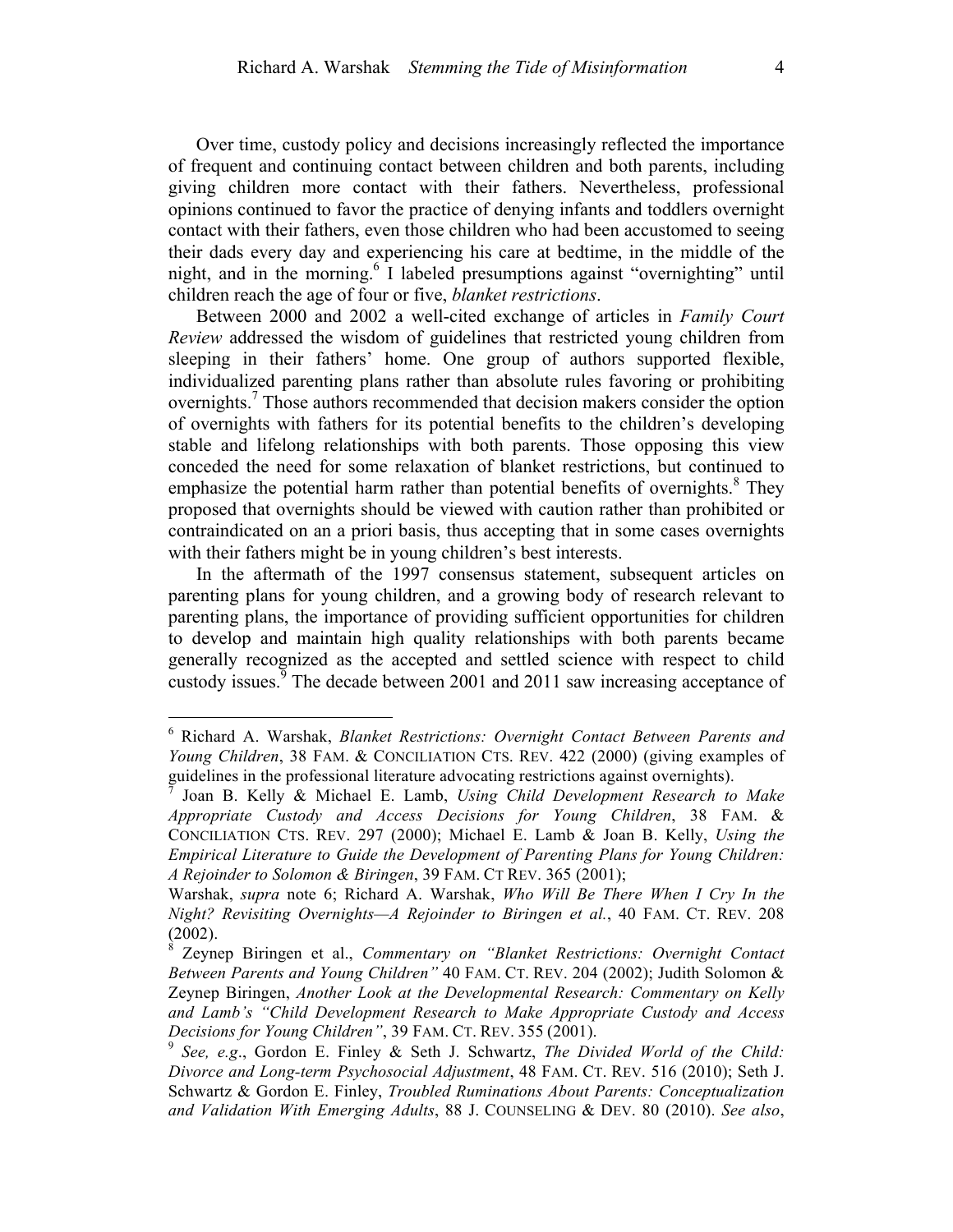overnights for infants and toddlers among mental health professionals, courts, and parents. This remained the zeitgeist until 2011.

Controversy over the previous decade's accepted science with respect to overnights for young children reignited in 2011 when the Association for Family and Conciliation Courts (AFCC) gave a unique platform to Jennifer McIntosh via an invitation to guest edit a special issue of its journal, *Family Court Review* (FCR) in which McIntosh listed herself as an author on nine articles, eight of which were edited transcripts of interviews that McIntosh conducted with people she selected as commentators. The same year AFCC bestowed upon McIntosh its Distinguished Research Award, and then in 2012 invited McIntosh to deliver a plenary address at its annual conference.10 McIntosh advocated that one parent should be designated the primary caregiver, discouraged joint physical custody for children under the age of four, and called for the resurrection of blanket restrictions unless overnights were necessary and helpful to the primary caregiver.<sup>11</sup> Subsequent articles criticized AFCC, FCR, and McIntosh for

 $\overline{a}$ 

Marsha Kline Pruett, Rachel Ebling, & Glendessa Insabella, *Critical Aspects of Parenting Plans for Young Children: Interjecting Data Into the Debate About Overnights*, 42 FAM. CT. REV. 39, 55 (2004) (stating: "This initial glimpse suggests that, for the behavioral and emotional outcomes under study, the worry about implementing overnights and parenting plans with multiple caretakers for infants and toddlers is misplaced. . . .").

<sup>10</sup> *See, e.g.*, Peter Salem & Arnold T. Shienvold, *Closing the Gap Without Getting to Yes: Staying with the Shared Parenting Debate*, 52 FAM. CT. REV. 145, 146 (2014) ("AFCC and FCR were criticized for allowing one side of a controversial issue to be represented in FCR without counterpoint in the same issue and for highlighting that same perspective in a plenary session without an alternative view during the same session. Hindsight is 20/20 and in retrospect, we would have made adjustments in order to create the best possible discussions.") *See also* Joan B. Kelly, *Paternal Involvement and Child and Adolescent Adjustment After Separation and Divorce: Current Research and Implications for Policy and Practice*, 2 INT'L. FAM. L., POL'Y & PRAC. 5, 10 (2014) ("These heated controversies in the United States and elsewhere in the last decade were exacerbated by a *Family Court Review* special issue on attachment (McIntosh, 2011), which focused on infant-mother attachment research and policy conclusions regarding overnights.").<br><sup>11</sup> Jennifer E. McIntosh, *Guest Editor's Introduction to Special Issue on Attachment* 

*Theory, Separation, and Divorce: Forging Coherent Understandings for Family Law*, 49 FAM. CT. REV. 418, 424 (2011) (stating that McIntosh and the commentators she interviewed concurred strongly that "Overnight stays away from the primary caregiver in early infancy are generally best avoided, unless of benefit to the primary caregiver."). *Also see* Jennifer McIntosh, *Special Considerations for Infants and Toddlers in Separation/Divorce: Developmental Issues in the Family Law Context, in ENCYCLOPEDIA ON EARLY CHILDHOOD DEVELOPMENT* [online] 1, 4 (Robert E. Emery, topic ed., Richard E. Tremblay, Michel Boivin, Ray DeV. Peters eds., 2011), *available at* http://www.childencyclopedia.com/divorce-and-separation/according-experts/special-considerations-

infants-and-toddlers. (In a section titled "Implications for Parents, Services and Policy," McIntosh states: "In early infancy [defined by McIntosh as under 2 years old], overnight stays are contra-indicated, undertaken when necessary or helpful to the primary caregiver. . . ."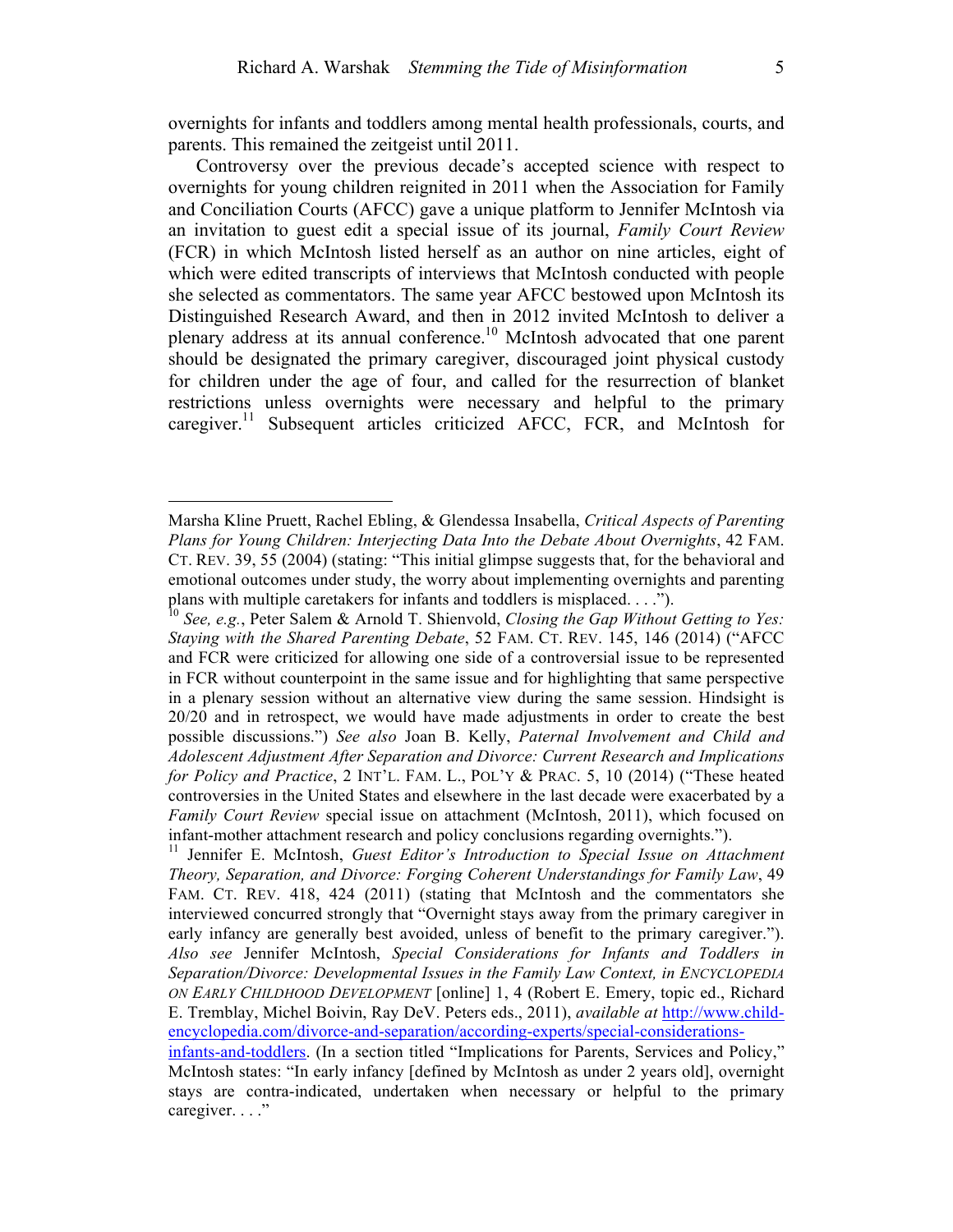presenting a narrow perspective.<sup>12</sup> Joan Kelly noted "the absence of any articles" or consideration of infant-father attachments, and the limited and methodologically flawed research used to establish broad conclusions that substantial time with fathers and overnights after separation were detrimental."<sup>13</sup>

# **CURRENT CONSENSUS OF SOCIAL SCIENTISTS ON PARENTING PLANS FOR YOUNG CHILDREN**

Practitioners and scholars in the field of child custody expressed concerns that this seeming reversal of a decade-long endorsement of shared parenting for preschool children was generating widespread confusion and uncertainty about where the scientific community stood on these issues. To give voice to those concerns, and in an effort to right a ship that was listing from a tide of misinformation, I spent two years reviewing the relevant scientific literature. Then I vetted my analyses by incorporating feedback from an international group of experts in the fields of attachment, early child development, parent-child relations, and divorce. The results appeared in *Social Science and Parenting Plans for Young Children: A Consensus Report* (Warshak Consensus Report) published in the American Psychological Association's journal, *Psychology, Public Policy, and Law*, that is edited by Cambridge University Professor Michael Lamb, a prominent child development scholar.<sup>14</sup> The report was published with the endorsement of 110 of the world's leading researchers and practitioners, several who had conducted the seminal studies cited in the report.

 <sup>12</sup> *See, e.g.*, Kelly, *supra* note 10, at 10. *See also* Michael E. Lamb, *A Wasted Opportunity to Engage with the Literature on the Implications of Attachment Research for Family Court Professionals*, 50 FAM. CT. REV. 481 (2012) (commenting on the restricted range of views in the issue of *Family Court Review* that McIntosh guest edited: "The resulting special issue contained a total of 11 articles—an introduction by McIntosh, two invited articles, and the edited transcripts of eight interviews by McIntosh with one or (in three cases) several commentators. Nine of the articles were 'authored' by the editor, and (remarkably) all 11 listed her as a corresponding author, underscoring the narrowness of the perspective offered to readers of the special issue.") *See also* Pamela S. Ludolph, *The Special Issue on Attachment: Overreaching Theory and Data*, 50 FAM CT. REV. 486, 493 (2012) (noting: "[T]he Special Issue, and particularly its summary [the one article in the journal issue solely authored by McIntosh] overreaches the available research data, doing so by remarkable omissions and over-generalizations. The voluminous literature on the role of fathers in early childhood was barely touched upon. Monotropy was reified, despite its being an idea unsupported by empirical evidence. The serious attention many researchers have given to the attachment capabilities of both parents was virtually unmentioned. Serious losses of childhood were confounded with trivial ones."). 13 Kelly, *supra* note 10, at 10.

 $14$  Richard A. Warshak, with the endorsement of the researchers and practitioners listed in the Appendix, *Social Science and Parenting Plans for Young Children: A Consensus Report*, 20 PSYCHOL., PUB. POL'Y. & L. 46 (2014). This article, available to legal and mental health professionals on request from the author, lists in the Appendix the names and positions of the endorsers, and provides reference citations for all the studies included in the consensus report literature review and analysis. Others can purchase the article at http://psycnet.apa.org/journals/law/20/1/46/.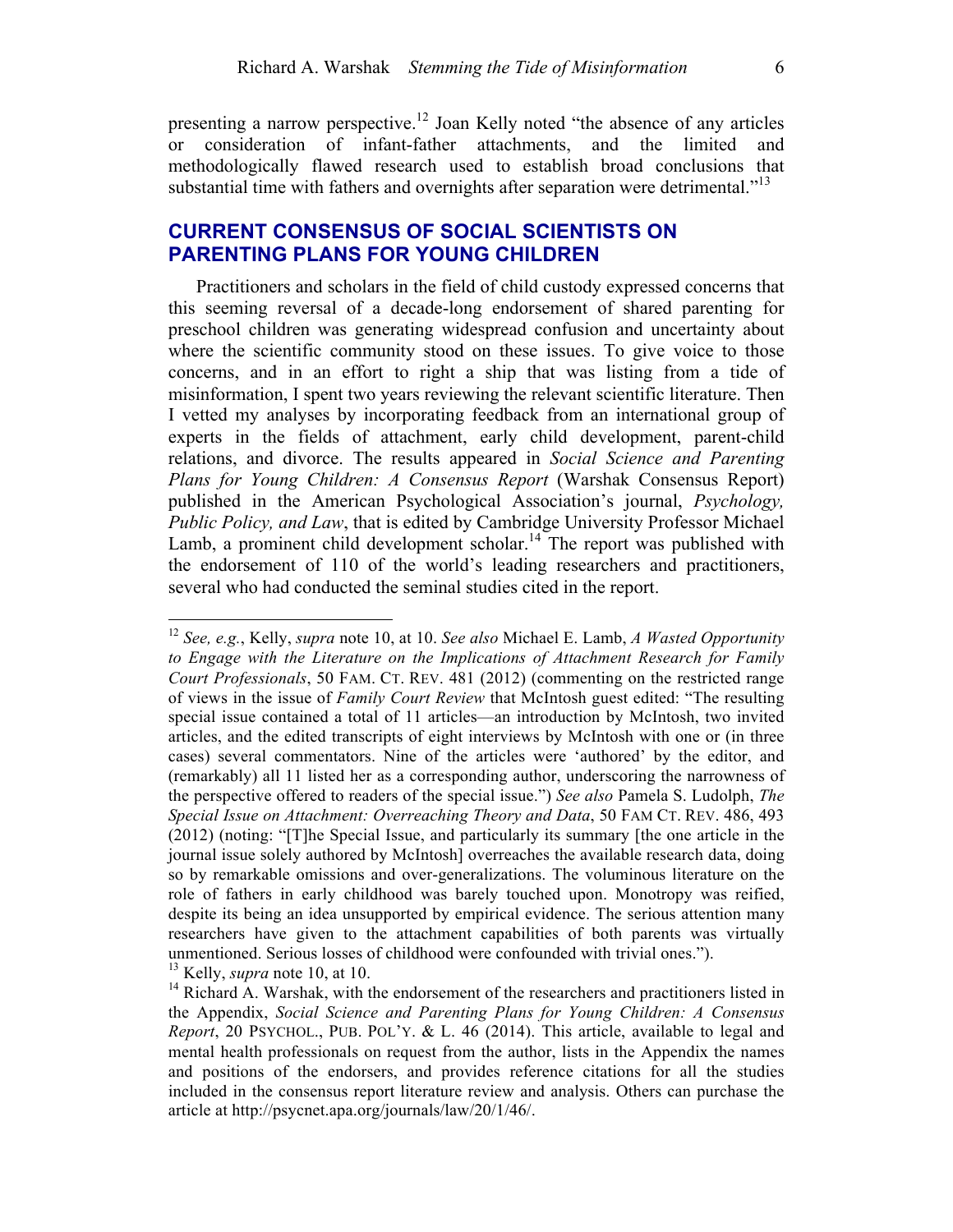Faigman, Monahan, and Slobogin offer suggestions for measuring general acceptance of scientific opinions. Consistent with those suggestions, the endorsers of the Warshak Consensus Report were an independent group of scientists with expertise across a broad spectrum of the science underlying child custody dispositions and with no financial, professional, or ideological overinvestment in a position either for or against shared parenting and overnights for young children. $15$ 

The first goal was to provide a balanced and accurate overview of settled, accepted research from the past 45 years relevant to parenting plans for children under the age of four whose parents lived apart. The second goal was to provide empirically informed guidelines for policy makers and for people involved in making custody decisions.

No compelling evidence was found for the idea that children under four need or benefit from restrictions with parents who are loving and attentive. Warnings against infants and toddlers spending overnight time with each parent are inconsistent with what we know about the development of meaningful, positive parent-child relationships in the first few years of children's lives. Babies and toddlers need parents who respond consistently, affectionately, and sensitively to their needs. But infants and toddlers do not need, and most do not have, either parent's full-time, round-the-clock presence. Many married mothers work night shifts that keep them away from their infants and toddlers at night without damaging their children's secure attachment or their development. Given these observations, after the parents separate most mothers should have no reason to worry about leaving their very young children in the father's care. In fact, fathers who are more involved with their infants and toddlers become better parents and have better relationships with their children.<sup>16</sup> Better parent-child relationships, in turn, lead to better outcomes in other spheres of development, such as stressrelated physical health, grades, mental health, and behavior.<sup>17</sup>

To maximize infants' chances for a secure lifelong bond with both parents, public policy should encourage both parents to actively participate in daytime and

 <sup>15</sup> David L. Faigman, John Monahan, & Christopher Slobogin, *Group to Individual (G2i) Inference in Scientific Expert Testimony*, 81 U. CHICAGO L. R. 461 (2014).

<sup>16</sup> *E.g.*, Magill-Evans et al., *Interventions with Fathers of Young Children: Systematic Literature Review*, 55 J. ADVANCED NURSING 248 doi: 10.1111/j.1365-

<sup>2648.2006.03896.</sup>x (2006) (reviewing evidence from 12 interventions the review noted methodological weaknesses in the studies but nonetheless concluded that that a father's active participation with or observation of his infant or toddler improved the father's confidence in parenting, positive view of his child, knowledge of his child, and child care skills).

<sup>17</sup> *E.g.*, *W. Thomas Boyce et al., Early Father Involvement Moderates Biobehavioral Susceptibility to Mental Health Problems in Middle Childhood*, 45 (12) J. AM. ACAD. CHILD. & ADOLESCENT PSYCHIATRY, 1510, 1516 (2006) (reporting that high father involvement and coparenting during infancy helped "ameliorate a child's susceptibility to disturbances of mental health and behavior."); *William V. Fabricius & Linda J. Luecken, Postdivorce Living Arrangements, Parent Conflict, and Long-Term Physical Health Correlates for Children of Divorce,* 21 J. FAM. PSYCHOL. 195 doi:10.1037/0893- 3200.21.2.195 (2007).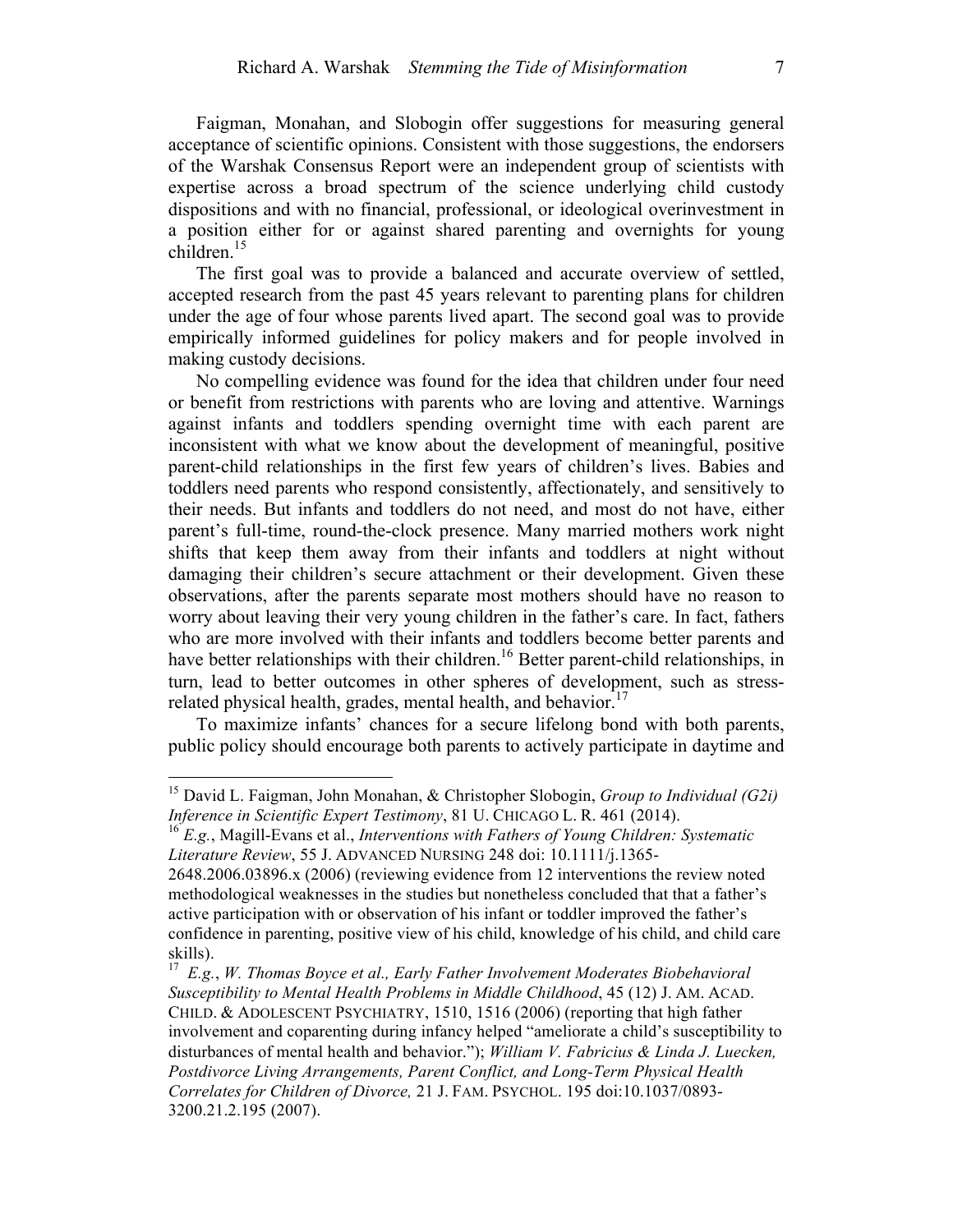overnight care of their young children. Scholars who study the benefits of children's relationships with both parents find no empirical support for the belief that mothers are more important than fathers in their infants' and toddlers' lives. In short, after their separation, in most circumstances both parents should maximize the time they spend with their young children, including sharing overnight parenting time. This lays a strong foundation for parent-child relationships and allows children to enjoy the unique and overlapping contributions of each parent to the children's development and well-being.

# **ANALYTIC GAPS BETWEEN SCIENTIFIC EVIDENCE AND BLANKET RESTRICTIONS**

An extensive knowledge base, drawn from more than four decades of research directly relevant to this topic, informed the conclusions of the international consensus report. The Warshak Consensus Report refutes the claim that a scientific foundation exists for a general policy of limiting or discouraging young children's overnights with one parent when their parents live apart. Those who advocate such a policy often cite two studies to support their concerns about the risks of shared parenting and overnights for children under the age of four.

The first study was a 2010 report written by McIntosh, Smyth, and Kelaher, issued by the Attorney General's department in Australia, and copyrighted by a clinic founded by the study's first author.<sup>18</sup> The second study, by Tornello et al., was published in 2013.<sup>19</sup> The Warshak Consensus Report identified significant problems and limitations in both studies that should affect the admissibility and weight of testimony that relies on these studies.<sup>20</sup> The U.S. Supreme Court in *General Electric Co. v. Joiner* noted: "[C]onclusions and methodology are not entirely distinct from one another. . . . A court may conclude that there is simply too great an analytical gap between the data and the opinion proffered.<sup> $21$ </sup> The

 <sup>18</sup> Jennifer McIntosh, Bruce Smyth & Margaret Kelaher, *Parenting Arrangements Postseparation: Patterns and Developmental Outcomes, Part II. Relationships Between Overnight Care Patterns and Psycho-emotional Development in Infants and Young Children: Report to the Australian Government Attorney-General's Department, in* POST-SEPARATION PARENTING ARRANGEMENTS AND DEVELOP-MENTAL OUTCOMES FOR INFANTS AND CHILDREN: COLLECTED REPORTS 85 (Jennifer McIntosh, Bruce Smyth, Margaret Kelaher, Yvonne Wells & Caroline Long eds., 2010), *available at*  https://www.ag.gov.au/FamiliesAndMarriage/Families/FamilyLawSystem/Documents/ Postseparationparentingarrangementsanddevelopmentaloutcomesforinfantsandchildrencol lectedreports.PDF. The report is copyrighted by Family Transitions, a private clinic founded and directed by McIntosh.

<sup>&</sup>lt;sup>19</sup> Samantha L. Tornello, Robert Emery, Jenna Rowen, Danile Potter, Bailey Ocker, and Yishan Xu, *Overnight Custody Arrangements, Attachment, and Adjustment Among Very Young Children*, 75 J. MARRIAGE & FAM. 871 (2013).

<sup>20</sup> *See* Daubert v. Merrell Dow Pharmaceuticals, 509 U.S. 579 (1993).

<sup>21</sup> General Elect. Co. v. Joiner, 522 U.S. 136, 146 (1997). *See also* JOHN A. ZERVOPOULOS, CONFRONTING MENTAL HEALTH EVIDENCE  $8$  (2<sup>nd</sup> ed. 2015) (Referencing General Elect. Co. v. Joiner, *supra*: "Courts may view opinions with analytical gaps that are too wide as unreliable and thus inadmissible.")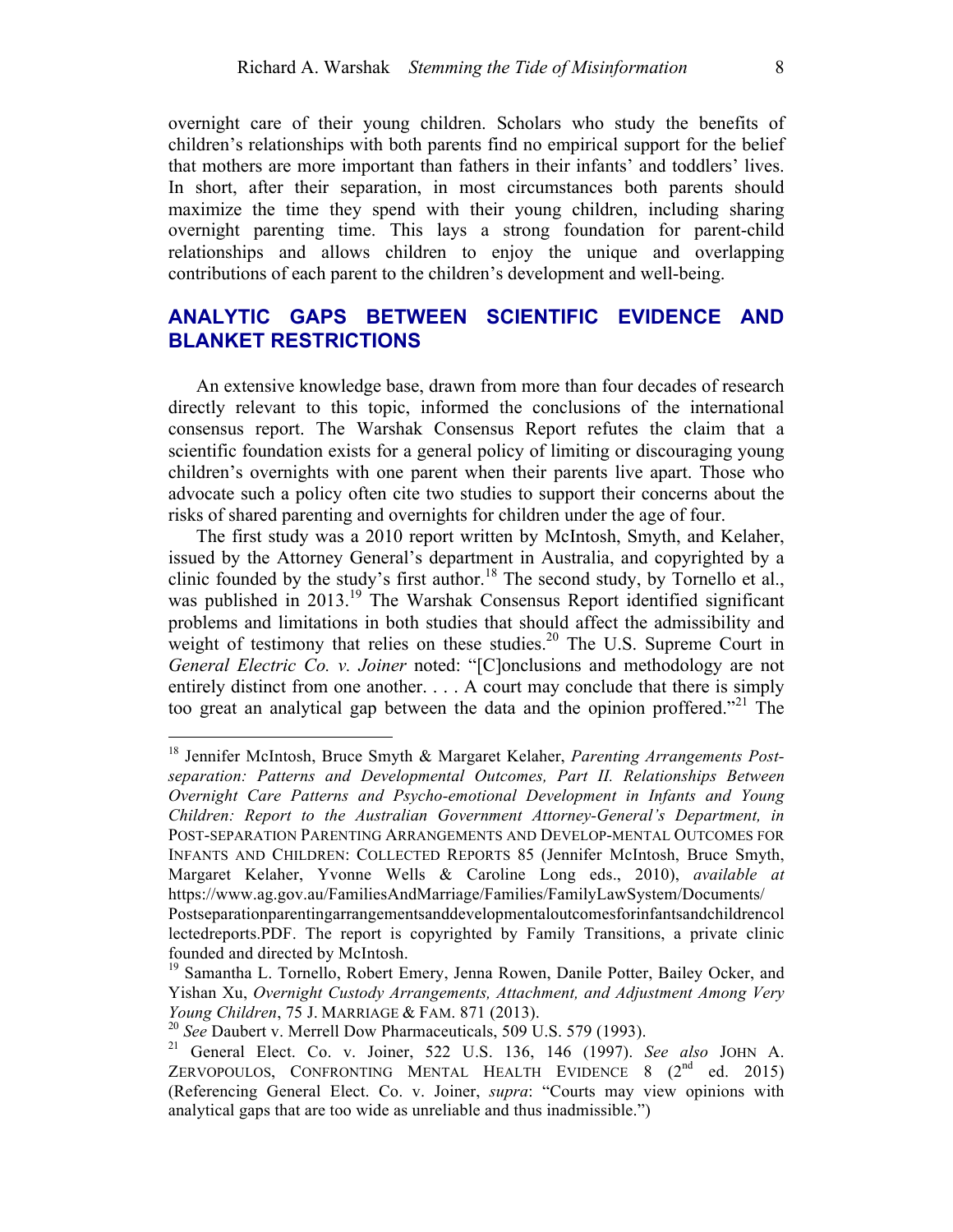analytical gap metaphor offers a useful critique of some experts who have expressed opinions based on these two studies. Understanding several kinds of analytical gaps in the testimony of experts who rely on these two studies should inform trial examinations of the reports and testimony of these experts.<sup>22</sup>

### **Gaps Between Research Samples and Custody Litigants**

One obvious and wide gap between the findings from these two studies and expert witness testimony is the difference between the populations studied and typical custody litigants. The Australian study's sample of children under four years old is not representative of parents who are going through a divorce because most of the parents in the study were never married to each other (90% for the sample of infants and 71% for toddlers), and 41% had never even lived together. Nothing is known about the behavior and relationships between the parents and children prior to the couples' separations. Even if the study reached verifiable conclusions, the differences between Australian children of unmarried fathers who may or may not have had any pre-separation relationship with their children and American children whose married parents are divorcing and who are accustomed to their fathers' care are too wide a gap to bridge. The Warshak Consensus Report affirmed that optimal parenting plans are different for children who have a pre-existing relationship with both parents and those who do not.<sup>23</sup>

The second study similarly focused predominantly on children whose parents had never been married (75%), half of whom were not living together at the time of the child's birth. Tornello et al.'s sample was even less typical than the Australian sample of most parents who take a custody dispute to trial or who mediate a settlement with lawyers. The study's data came from the Fragile Families sample of inner-city children born in impoverished circumstances: 62% of the age 1 sample lived below the poverty line, 60% of the parents were imprisoned before the children's fifth birthdays, 85% were Black or Hispanic, 65% had parents who had non-marital births from more than one partner in their teenage or young adult years, and nearly two-thirds had not completed high school.<sup>24</sup> In sum, even if the results from these two studies are trustworthy their relevance to U.S. custody disputes is slim.

 $22$  For a discussion of strategies to cross-examine mental health experts who rely on unwarranted inferences from unreliable data, see JOHN A. ZERVOPOULOS, HOW TO EXAMINE MENTAL HEALTH EXPERTS (2013).

<sup>&</sup>lt;sup>23</sup> Warshak, *supra* note 14, at 60 ("[O]ur recommendations apply to children who have relationships with both parents. If a child has a relationship with one parent and no prior relationship with the other parent, or a peripheral, at best, relationship, different plans will serve the goal of building the relationship versus strengthening and maintaining an existing relationship.").

<sup>&</sup>lt;sup>24</sup> Sara McLanahan, Fragile Families and Child Wellbeing Study Fact Sheet (2013), *available at* http://www.fragilefamilies.princeton.edu/documents/FragileFamiliesand ChildWellbeingStudyFactSheet.pdf. *See also* Parental Incarceration and Child Wellbeing in Fragile Families, 42 FRAGILE FAMILIES RESEARCH BRIEF 1-2 (2008) *available at*  http://fragilefamilies.princeton.edu/sites/fragilefamilies/files/researchbrief42.pdf.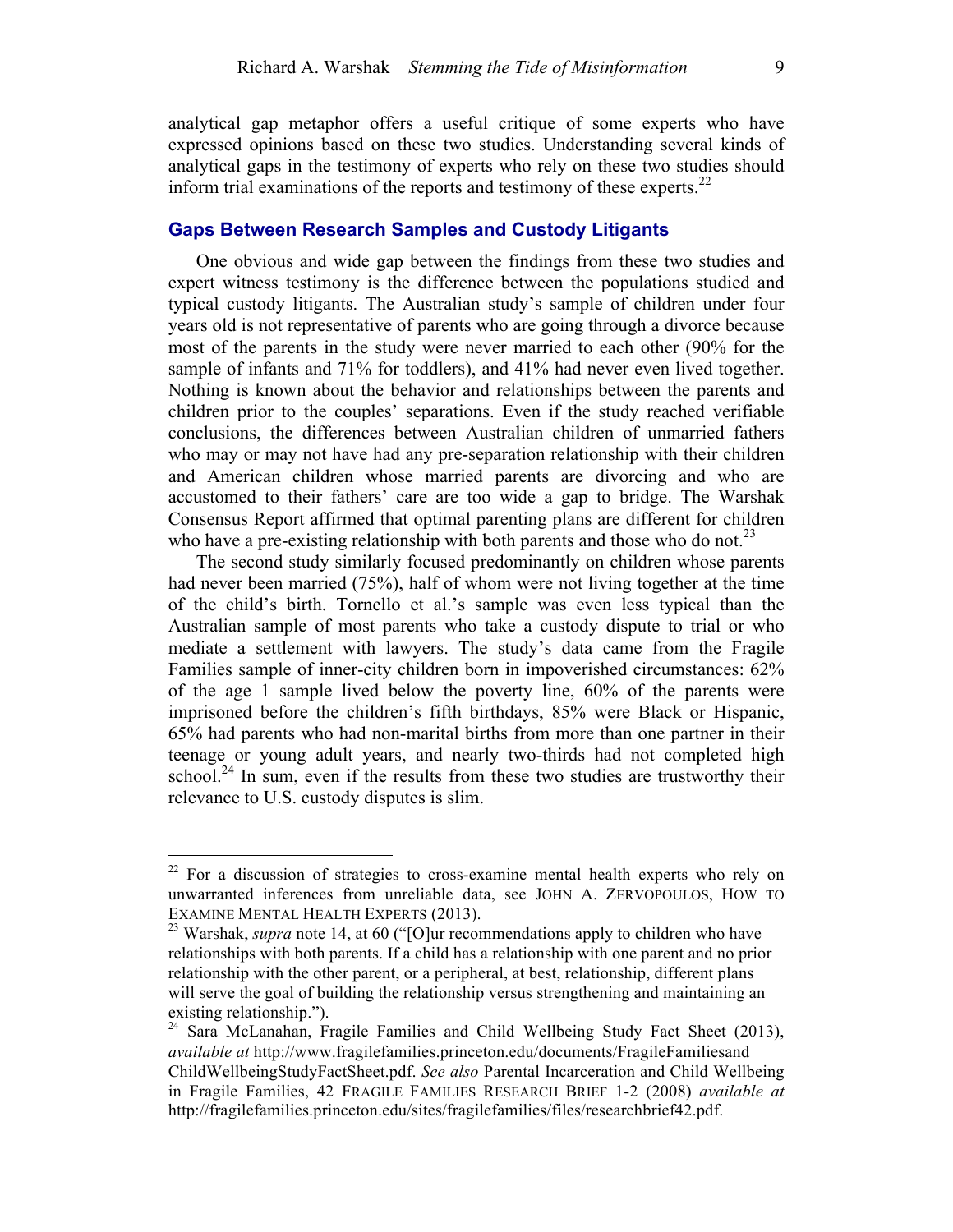#### **Gaps Between Methodology and Conclusions**

In-depth analyses of the McIntosh et al. and the Tornello et al. studies, published in the Warshak Consensus Report and in other papers, reveal multiple problems in each study's measures, procedures, data analyses, and data reporting—problems that expose wide gaps between each study's methodology and its conclusions. In the McIntosh et al. study, two examples of analytic gaps that undermine the trustworthiness of the study's conclusions are found in one sentence from the synopsis: "Infants under two years of age living with a nonresident parent for only one or more nights a week were more irritable and were more watchful and wary of separation from their primary caregiver than those primarily in the care of one parent."<sup>25</sup> The first author subsequently described these negative outcomes as "a cluster of stress regulation problems."<sup>26</sup>

Only in the Appendix of the 169-page report can readers discover that the irritability score for babies with no overnights actually is slightly worse than the score for babies who spent one or more nights per week with their other parent.<sup>27</sup> Also, the mean irritability score for the frequent overnighters and the infants in intact families was identical, and the mean irritability score for all groups was within the normal range. Since, for these researchers, the irritability scores generated such concern about "stress regulation" for overnighting infants, they should have expressed equal concern about infants being raised in intact, twoparent Australian homes.

Another problem with generalizing from the McIntosh et al. sample—other than the gap between the characteristics of their sample and the characteristics of most parents who are separating—is the study's tiny sample sizes. The irritability scores for infants with occasional overnights came from a sample of 14 infants. Only 11 infants saw their fathers on a schedule that would fit standard definitions of shared parenting. The sample sizes for the 2- to 3-year-olds with frequent overnights ranged from 5–25 depending on the variable analyzed (e.g., only 5 toddlers were rated for how well they got along with teachers and daycare attendants). An analysis based on five respondents is unlikely to provide meaningful data. $^{28}$ 

The second analytic gap is the discrepancy between the trustworthiness of a measure and the conclusion based on the results from that measure. The synopsis concluded that the overnighting infants were more "watchful and wary of

 <sup>25</sup> McIntosh et al., *supra* note 18, at 9.

<sup>26</sup> McIntosh, *Special Considerations*, *supra* note 11, at 3.

<sup>27</sup> McIntosh et al., *supra* note 18, at 166.

<sup>28</sup> Although the sample size in Tornello et al., *supra* note 19, is larger than previous studies, Emery (who coauthored the Tornello et al. study) and McIntosh included in a list of limitations of the Tornello et al. study that it relied on "small subsample sizes for the attachment indicator." Bruce M. Smyth, Jennifer E. McIntosh, Robert E. Emery, & Shelby L. Higgs Howarth, *Shared-Time Parenting: Evaluating the Evidence of Risks and Benefits to Children, in* PARENTING PLAN EVALUATIONS: APPLIED RESEARCH FOR THE FAMILY COURT (2<sup>ND</sup> ED.) 118, 133 (Leslie Drozd, Michael Saini & Nancy Olesen eds., 2016).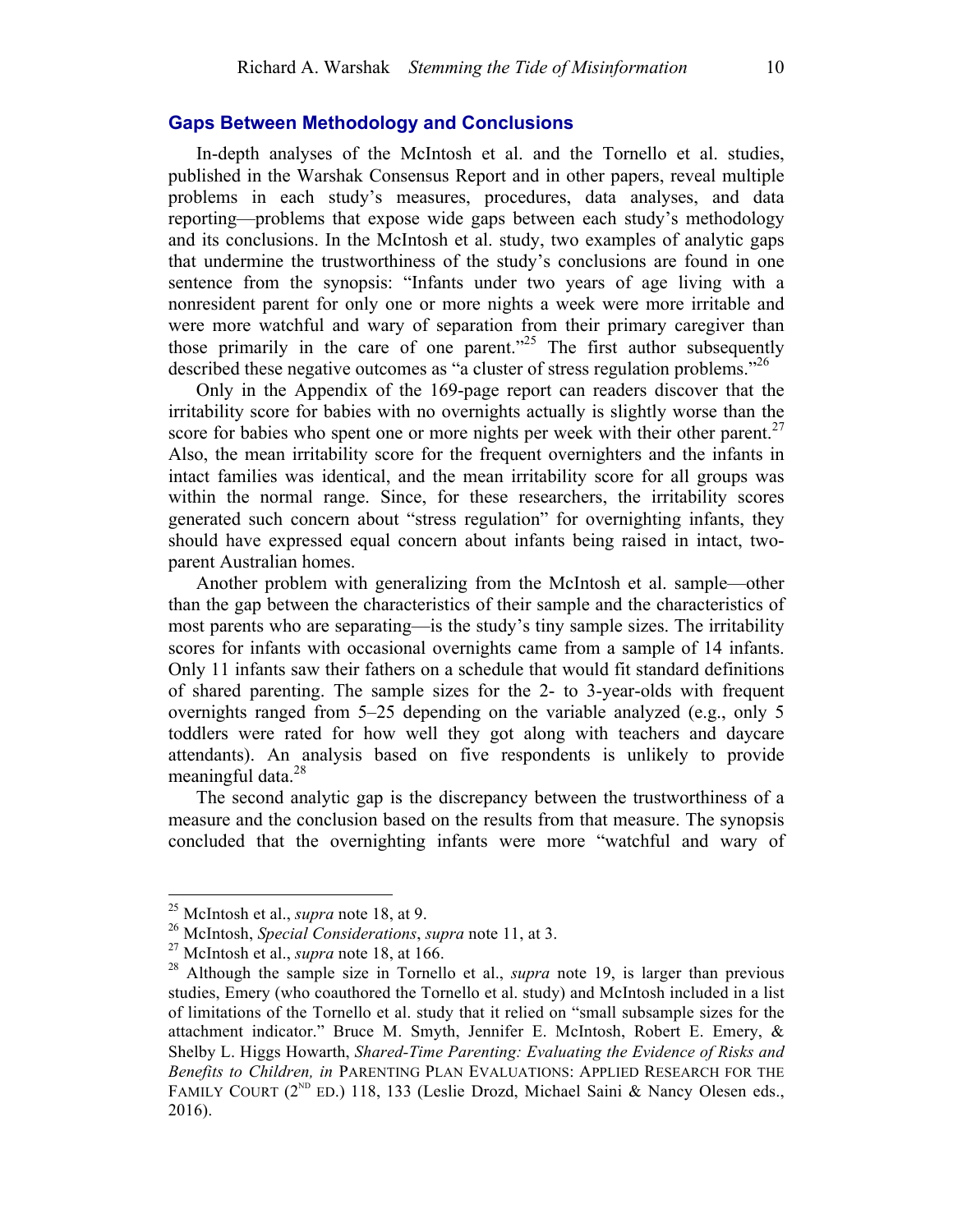separation from the primary caregiver.<sup> $29$ </sup> The implication is that overnighting had somehow damaged the security of the babies' relationships with their mothers. This conclusion, repeatedly cited to discourage overnights for children younger than two years of age, came from three questions that the researchers extracted from a standardized scale designed to measure young children's readiness to learn language. The three questions are unreliable in the sense that they have not been established as a valid or reliable measure of children's stress, anxiety, or attachments to their mother.

McIntosh et al. concluded that a child under the age of two who spends more than three nights a month with dad is more likely to have "emotional regulation" problems reflected in the child's "insistent visual monitoring" of the mother.<sup>30</sup> To measure insistent visual monitoring, the researchers asked each mother (only about four percent of the respondents were fathers) three questions: does your child sometimes or often try to get your attention, look to see if you are watching her or him at play, and try to get you to notice other objects?<sup>31</sup> There was no rating of "insistence." The authors made the false assumption that because infants when anxious look at their mothers and try to get their attention, being anxious is the only reason infants look at their mothers, and that the more infants look at their mothers, the more anxious the infants must be. This error in logic is known as affirming the consequent. No one, including McIntosh et al., has ever shown that these three questions yield reliable information—would the answers be the same a week later? Nor have McIntosh et al. shown that the three questions are valid measures of a baby's emotional health, anxiety, ability to manage stress, or ability to regulate emotions. In fact, the three questions were extracted from a longer instrument that has been validated as a measure of how ready the child is to learn to talk. More frequently looking at the mother and trying to get her attention indicates advanced cognitive development, not impaired emotional regulation as McIntosh et al. stated.<sup>32</sup>

The Warshak Consensus Report observed that none of the four significant outcomes reported by McIntosh et al. were derived from measures that met basic scientific standards,  $3<sup>3</sup>$  a point also noted by Nielsen in greater detail.<sup>34</sup>

Similarly, Tornello et al. used an instrument with no established reliability or validity to assess the child's attachment to the mother. The instrument was abbreviated and modified from an established instrument, but there is no evidence of the validity of the modified version instrument. Also, the Warshak Consensus Report and other scholars have questioned the meaning of the attachment findings

 <sup>29</sup> McIntosh et al., *supra* note 18, at 9.

<sup>30</sup> Jennifer E. McIntosh, Bruce M. Smyth & Margaret A. Kelaher, *Responding to Concerns About a Study of Infant Overnight Care Postseparation, with Comments on Consensus: Reply to Warshak (2014)*, 21 PSYCHOL., PUB. POL'Y. & L. 111, 116 (2015). 31 Warshak et al., *supra* note 14, at 55, FN 1.

<sup>32</sup> AMY M. WETHERBY & BARRY M. PRIZANT, *COMMUNICATION AND SYMBOLIC BEHAVIOR SCALES DEVELOPMENTAL PROFILE- PRELIMINARY NORMED EDITION* (2001). 33 Warshak et al., *supra* note 14, at 55.

<sup>34</sup> Linda Nielsen, *Woozles: Their Role in Custody Law Reform, Parenting Plans, and Family Court*, 20 PSYCHOL., PUB. POL'Y. & L. 164 (2014).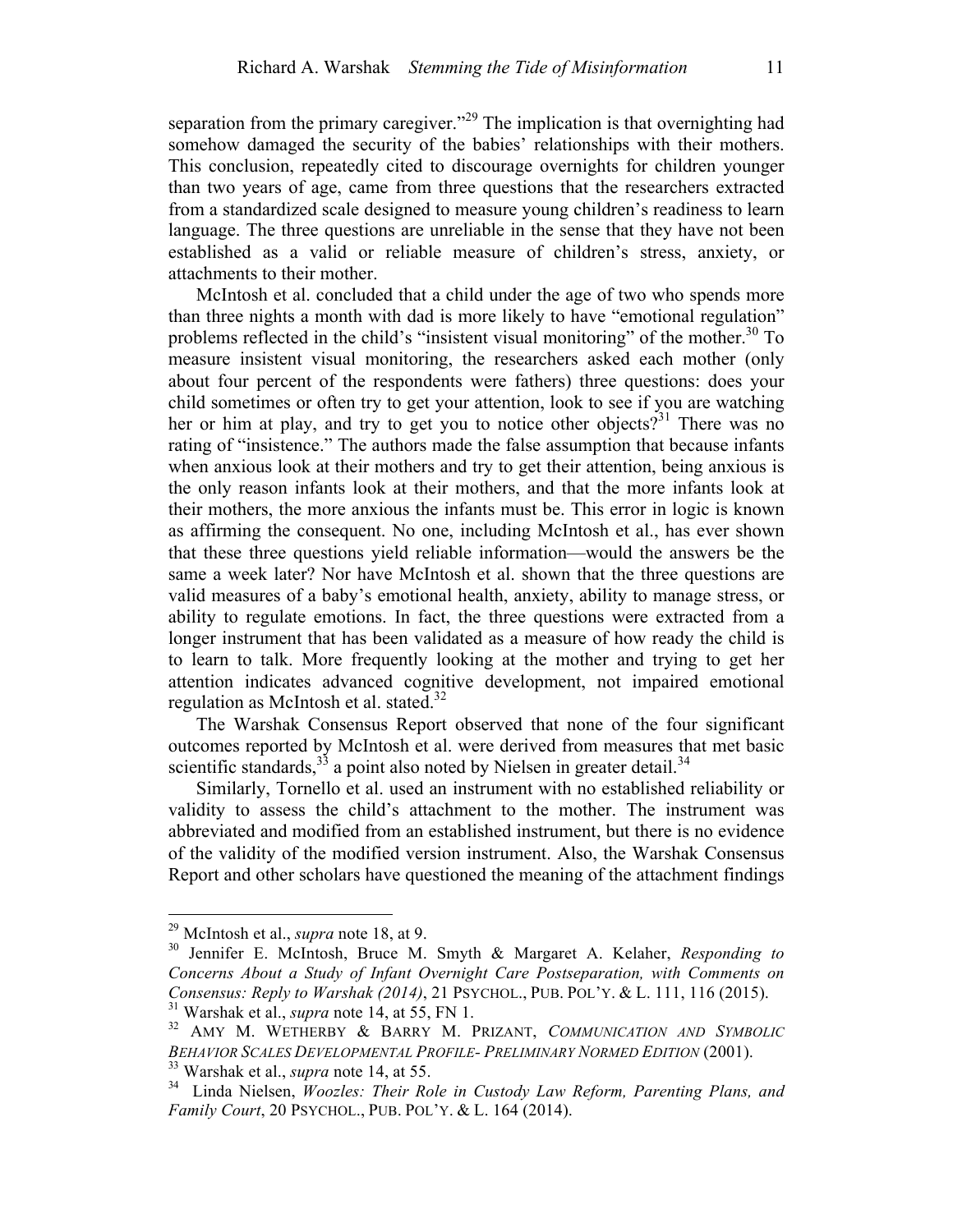because the instrument was completed by mothers rather than by trained professional raters.<sup>35</sup> Other researchers using this same attachment measure have acknowledged that it lacks objectivity,  $36$  which is an important factor in determining the admissibility and weight of opinions based on this measure.

Tornello et al. acknowledged that their measure of attachment was questionable, but nevertheless reported that children who at age 1 had frequent overnights (1 to 5 overnights per week) were more likely than those with some overnights to be insecurely attached to their mothers at age 3. The press release issued by the lead investigators' university, while failing to mention the unreliability of the attachment measures, incorrectly claimed that infants who spent at least one night per week away from their mothers had more insecure attachments than babies who saw their fathers only during the day. In fact they did not.<sup>37</sup>

Scientists should take pains to ensure that all the measures they use are properly calibrated so that the results can be trusted. Scales need to yield consistent results, known as the instrument's *reliability*, and the instrument must measure what it is intended to measure, known as its *validity*. McIntosh and her team used scales with insufficient, if any, indications of reliability or validity. For instance, without adequate calibration a scale that lacks reliability can one day show a readout of ten pounds for a ten-pound baby, and the next day show a readout of fifteen pounds for the same ten-pound baby. If the scale lacks validity,

 <sup>35</sup> *See* Warshak et al., *supra* note 14, at 54. *See also, e.g.*, Paul Millar & Edward Kruk, *Maternal Attachment, Paternal Overnight Contact, and Very Young Children's Adjustment: Comment on Tornello et al. (2013)*, 76 J. MARRIAGE & FAM. 232 (2014); Nielsen, *Woozles*, *supra* note 34, at 170; Marsha Kline Pruett, Carolyn P. Cowan, Philip A. Cowan, Lisa Pradham, Sarah Robins, & Kyle D. Pruett, *Supporting Father Involvement in the Context of Separation and Divorce, in* PARENTING PLAN EVALUATIONS  $(2^{ND}$  ED.), *supra* note 28, at 85, 102; Marinus H. van IJzendoorn et al., *Assessing Attachment Security With the Attachment Q Sort: Meta-Analytic Evidence for the Validity of the Observer AQS*, 75 CHILD. DEV. 1188 (2004); Everett Waters, Assessing Secure Base Behavior and Attachment Security Using the Q-sort Method. Stony Brook University, State University of New York (2013), *available at* http://www.psychology.sunysb.edu/attachment/measures/content/ aqs\_method.html2013. <sup>36</sup> Sangita Pudasainee-Kapri & Rachel Razza, Attachment security among toddlers: The impacts of coparenting and father engagement. Fragile Families Working Paper WP13- 01-FF, pp. 29, 48, and 51 (2013), *available at* http://crcw.princeton.edu/publications/ publications.asp (stating: [B]ecause the AQS is not an objective assessment of parentchild attachment, it is possible that the mothers' tendencies toward socially desirable responses may have resulted in higher levels of reported attachment security."). This may account for the fact that all the groups of children rated by their mothers in the Tornello et al. study had lower percentages of insecure attachment than what would be expected for these children who were living in poverty with poorly educated mothers.

<sup>&</sup>lt;sup>37</sup> Fariss Samarrai (2013, July). Overnights Away From Home Affect Children's Attachments, Study Shows. UVA Today News Release (July 18, 2013), *available at*  https://news.virginia.edu/content/overnights-away-home-affect- children-s-attachmentsstudy-shows. Also, there were no significant links between overnights between the ages of 1 and 3 and attachment.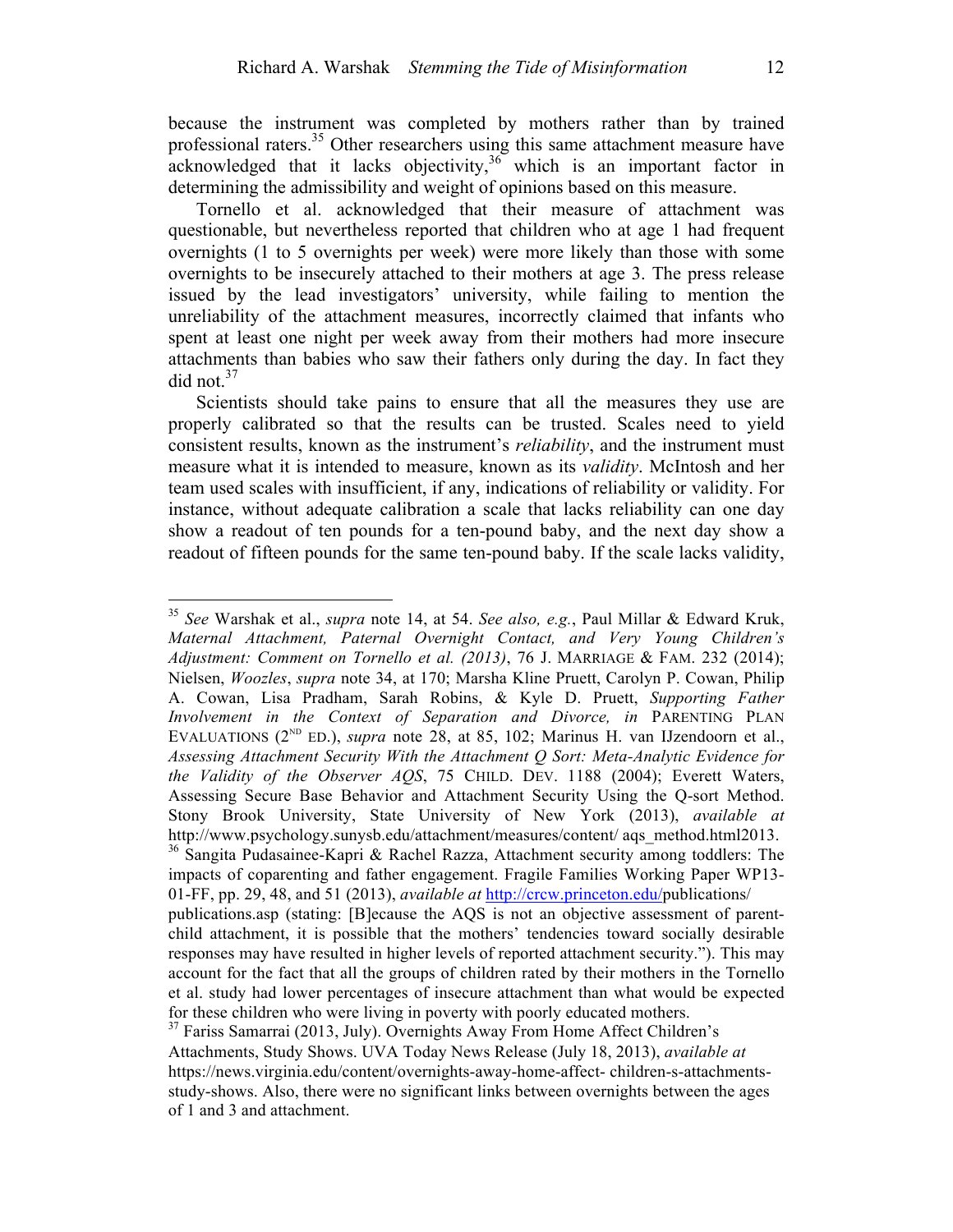the scale can be off by five pounds even though it might consistently show the same incorrect weight every time you weigh the baby.

### **Gaps Between Data and Interpretation**

Another analytic gap is created when important information or portions of the data that undermine the researchers' conclusions are ignored or deemphasized. In Tornello et al.'s study the results were ambiguous. Insecure attachment scores were more common among the frequent overnighters, followed by the never overnighters, followed by the occasional overnighters—the same nonlinear patterns that characterized the McIntosh et al. results.<sup>38</sup> Thus, as the Warshak Consensus Report and others have noted, frequency of overnights did not predict insecurity in either study. $39$ 

Interpreting the attachment findings is also complicated by the fact that Tornello et al. did not report this important information: More than half of the infants classified as frequent overnighters lived predominantly with their fathers. But the data were reported and interpreted as if the mother was always the "resident" parent and the babies were overnighting with a "nonresident" father. Thus the "resident" and "nonresident" parents were mislabeled. Without knowing more about why these babies were living with their fathers it would be a mistake to assume that frequent overnights in their fathers' homes caused the children's more insecure attachment to their mothers. The gap between the data and the researchers' conclusions about insecure attachments is too wide to bridge. The mothers in this sample were drawn from a population of women who had higher rates of substance abuse, depression, and incarceration.<sup>40</sup> These factors and others, such as domestic violence, can affect mother-child attachments. Even if the attachment measure had met scientific standards, these results should not be relied upon in making decisions about parenting plans for most divorcing parents, especially for parents with the resources to take a custody dispute to trial or to hire lawyers to negotiate and mediate out-of-court settlements.

 <sup>38</sup> *See* William V. Fabricius, Karina R. Sokol, Priscilla Diaz & Sanford L. Braver, *Father–Child Relationship: The Missing Link Between Parenting Time and Children's Mental and Physical Health, in PARENTING PLAN EVALUATIONS* (2<sup>ND</sup> ED.), *supra* note 28, at 74, 81 ("Ambiguous U-shaped patterns emerged in both studies, in which the 'no overnights' group did not differ from the 'frequent overnights' group (suggesting that frequent overnights were not harmful), but the "some overnights" group showed fewer negative child outcomes than the 'frequent' group (suggesting they were). It is unclear how to interpret these U-shaped patterns. More clarity might have been achieved by not grouping all families into a few categories, but instead testing for linear relations between overnights and outcomes."). Sokol, *infra* text accompanying note 62, conducted a test for linear relations in the Tornello et al. data and found no correlation in these data between the absolute number of overnights with father and insecurity with mother.

<sup>39</sup> *See, e.g.,* Fabricius et al., *supra* note 38, at 81; Michael E. Lamb, *Critical Analysis of Research on Parenting Plans and Children's Well-Being, in* PARENTING PLAN EVALUATIONS (2<sup>ND</sup> ED.), *supra* note 28, at 182 (2016).<br><sup>40</sup> McLanahan, *supra* note 24.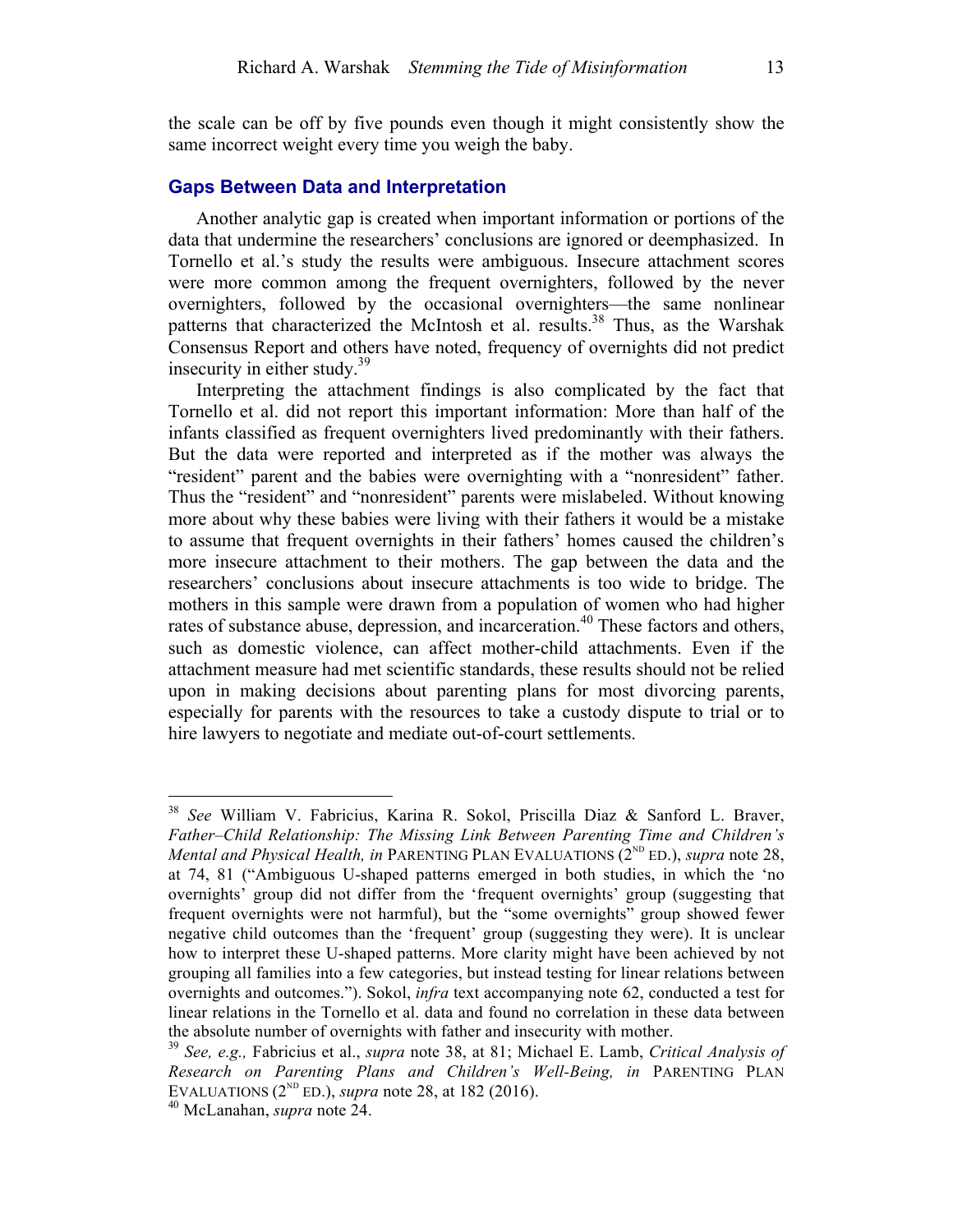#### **Additional Gaps Between Data and Opinions**

 Another gap is created when expert opinions downplay certain findings and over-emphasize others. Those who rely on the data from McIntosh et al. and Tornello et al. to discourage overnight parenting plans for young children often fail to mention the results from these two studies that do not support this conclusion, in addition to the significant limitations discussed above that undermine their usefulness as a basis for custody decisions. For instance, one of the authors of the Tornello et al. study coauthored a chapter which provided this interpretation of their study's results: "Spending frequent overnights [with fathers] between the ages of 1 and 3 years did not predict attachment insecurity at age 3 but did predict positive behavior at 5 years of age."<sup>41</sup> Yet Tornello et al. cautioned that the link between overnights and positive behavior—derived from a standard, well established instrument with strong evidence for its reliability and validity and administered in the standard manner—could be due to chance. Tornello et al. did not mention this positive finding for overnights in the article's Abstract. Instead the authors placed more confidence and emphasis on the one finding that linked overnights to attachment insecurity, despite having acknowledged the uncertain trustworthiness of the attachment measure.

Furthermore, experts who rely on these two studies should be aware that data were available only from one parent, not both. Yet reports of mothers and fathers about their children's wellbeing often vary significantly.<sup>42</sup>

Given the wide gaps between the circumstances and characteristics of the parents in these two studies and those of most separating parents (especially custody litigants), the gaps between the flawed measures and the conclusions drawn from those measures, and the gaps between the actual data and opinions proffered about the data, the Warshak Consensus Report agrees with other  $s$ cholars<sup>43</sup> that these two studies provide no reliable basis to support custody

https://aifs.gov.au/sites/default/files/publication-documents/evaluationreport.pdf. <sup>43</sup> *See, e.g.*, Judy Cashmore & Patrick Parkinson, *Parenting Arrangements for Young* 

 <sup>41</sup> Smyth et al., *supra* note 28, at 153.

<sup>42</sup> E.g., Nabanita Datta Gupta et al., *Does Mother Know Best? Parental Discrepancies in Assessing Child Behavioral and Educational Outcomes*, 14 REV. ECON. OF THE HOUSEHOLD DOI 10.1007/s11150-016-9341-1 (2016) (reporting on a longitudinal study of 6000 Danish children using standardized outcome measures and finding large discrepancies between mothers' and fathers' evaluations of their 11-year-old child's behavior and academic performance, with neither parent a more accurate informant than the other.); Rae Kaspiew et al. Evaluation of the 2006 Family Law Reforms Melbourne: Australian Inst. Fam. Stud. (2009) *available at*

*Children: Messages from Research*, 25 AUSTL. J. FAM. L. 236 (2011); Lamb, *supra* note 12; Pamela S. Ludolph & Milfred D. Dale, *Attachment in Child Custody: An Additive Factor, Not a Determinative One*, 46 FAM. L. Q. 1 (2012); Linda Nielsen, *Shared Residential Custody: A Recent Research Review (Part Two)*, 27 AM. J. FAM. L. 123 (2013); Linda Nielsen, *Parenting Plans for Infants, Toddlers, and Preschoolers: Research and Issues*, 55 J. DIV. & REMARRIAGE 315 (2014); Nielsen, *supra* note 34; Patrick Parkinson & Judy Cashmore, *Parenting Arrangements for Young Children: A Reply to Smyth, McIntosh and Kelaher,* 25 AUSTL. J. FAM. L. 284 (2011); Richard A.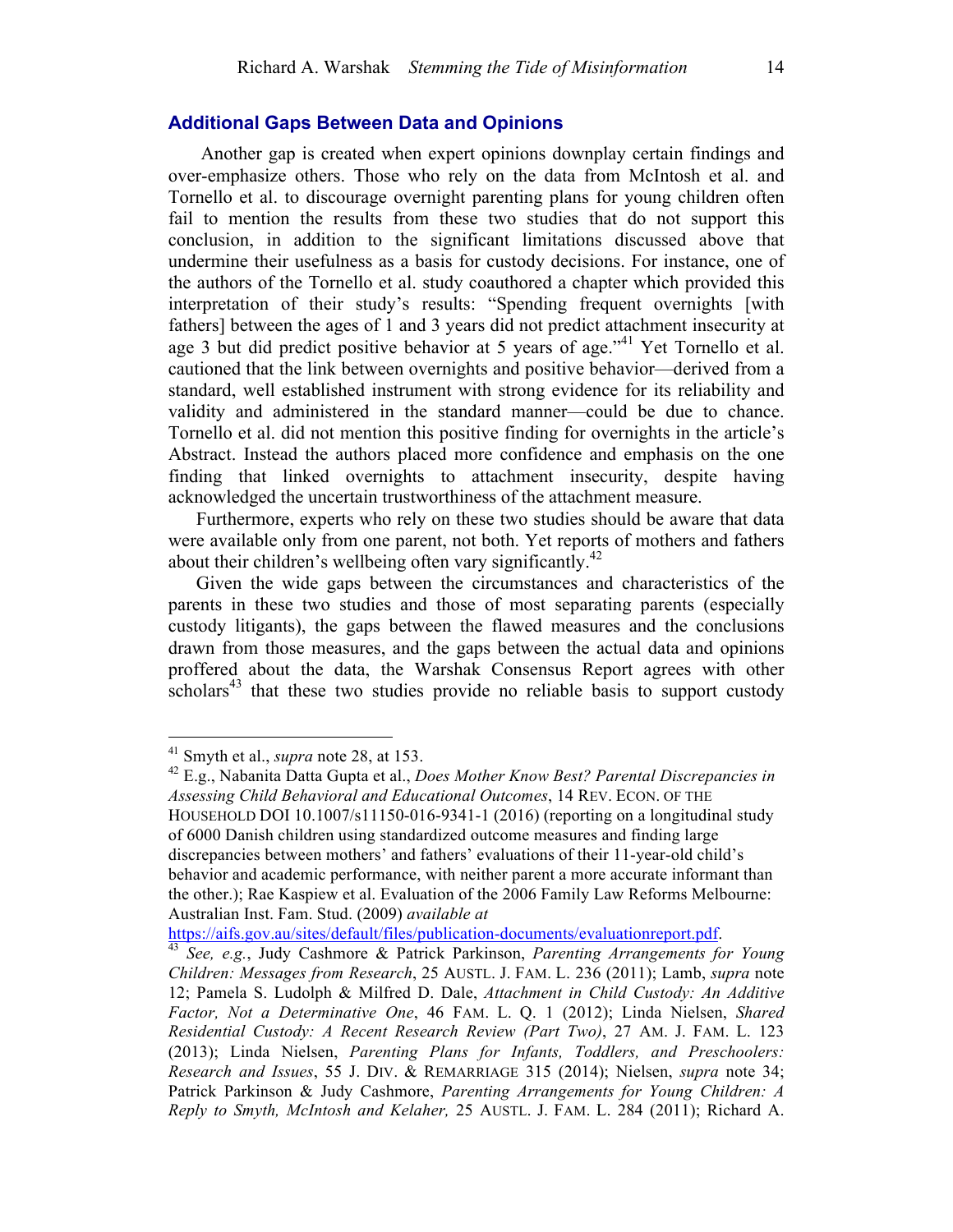policy, recommendations, or decisions that restrict overnight shared parenting for young children.<sup>44</sup>

### **CONFLICT AND PARENTING PLANS**

 $\overline{a}$ 

A central question about studies that report positive outcomes in shared physical custody and overnighting arrangements is whether they are relevant to parents who litigate custody or display high levels of conflict when interacting with each other. Some scholars speculate that children do well in joint physical custody because their parents voluntarily agreed to share physical custody from the outset and that couples who share custody are fundamentally different from other parents. They are better educated, more cooperative with each other, and better parents.<sup>45</sup> This view assumes that couples who settle out of court for shared physical custody begin with lower levels of conflict and that the same factors that play a role in their agreeing to share custody may also contribute to the positive outcomes for the children in these families. This speculation leads to the concern that if the mother does not want her child spending more time with the father, or the parents have a lot of conflict, spending more time with dad will harm rather than help the child. The corollary concern is that if parents are not on the same page with respect to overnights, especially if they take their dispute to court, overnights will harm young children so they are better off seeing their dad only during the day, at least until they are 18 months old, and some say until four or five years old.<sup>46</sup>

This hypothesis lacks empirical support. A meta-analysis reported better emotional, behavioral, and academic functioning for children in joint physical custody compared to children in sole custody, regardless of the level of conflict between parents.<sup>47</sup> Rather than magnify harmful effects of parental conflict,

Warshak, *Securing Children's Best Interests While Resisting the Lure of Simple Solutions*, 56 J. DIV. & REMARRIAGE 57 (2015).

<sup>&</sup>lt;sup>44</sup> For extensive evidence about the impact of the McIntosh et al. study on custody policy, recommendations, and decisions, see Linda Nielsen, *Pop Goes the Woozle: Being Misled by Research on Child Custody and Parenting Plans*, 56 J. DIV. & REMARRIAGE 595 (2015), and Nielsen, *supra* note 34.<br><sup>45</sup> The consensus report cited a 2011 keynote address by David Martindale as an example

of support for this position, however in a personal communication Martindale clarified that in using the phrase "joint custody" he was referring to shared decision-making authority and not shared physical custody arrangements. Warshak, *supra* note 14, at 56 (citing David A. Martindale, *Imposed Joint Custody: Does It Work?* Keynote address at the Annual Program of the New York State Interdisciplinary Forum on Mental Health and Family Law, New York County Lawyers Association (May 2011)). Nevertheless, others have discounted the relevance of shared physical custody research for parents in conflict. *See, e.g.*, Smyth et al., *supra* note 28, at 118.

<sup>46</sup> See, e.g., "Charting Overnight Decisions for Infants and Toddlers (CODIT)" *available at* Jennifer McIntosh's website: http://childrenbeyonddispute.com/resources-for-parents/. 47 Robert Bauserman, *Child Adjustment in Joint-Custody Versus Sole-Custody*

*Arrangements: A Meta-Analytic Review*, 16 J. FAM. PSYCHOL. 91, 99 (2002).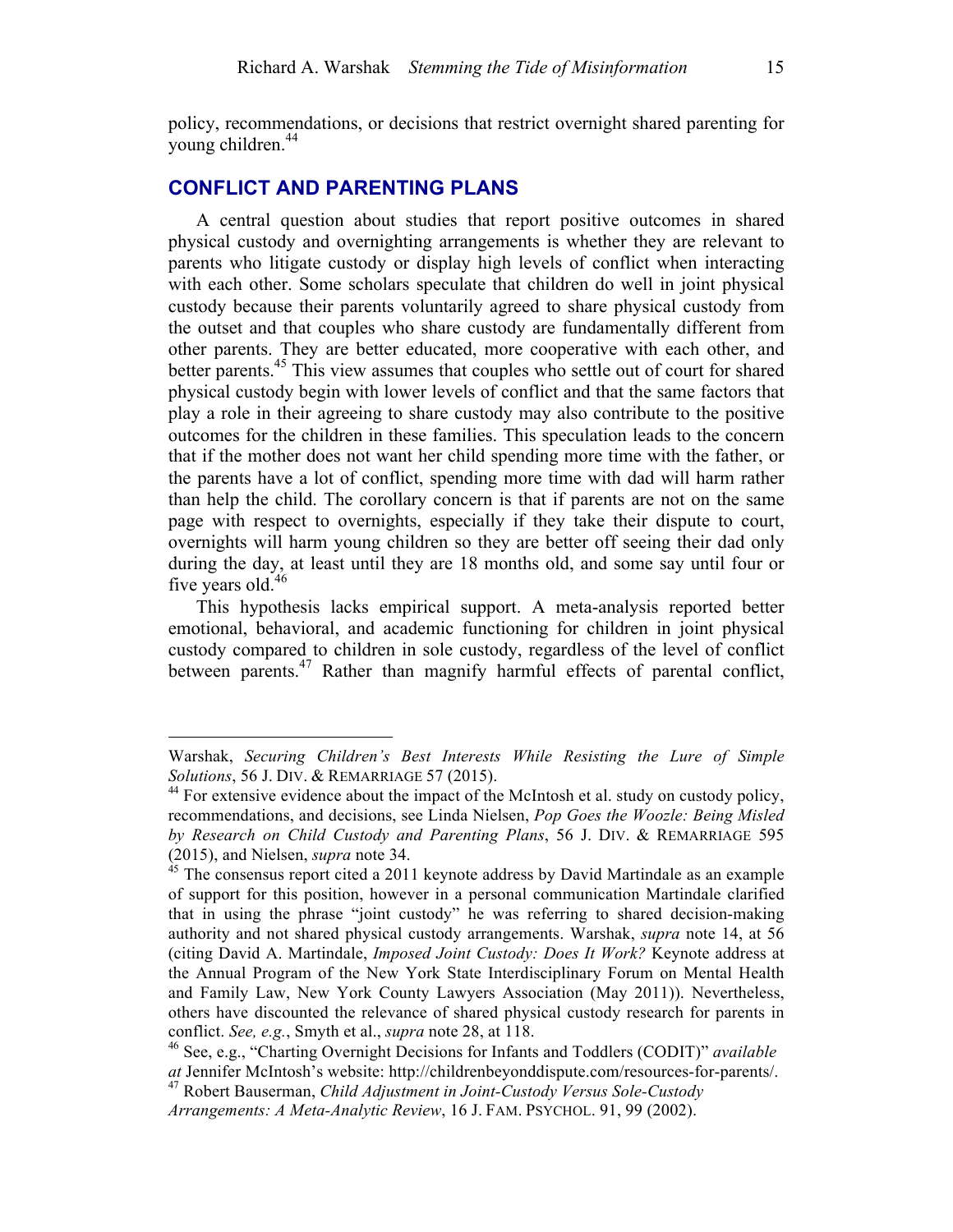several studies suggested that joint physical custody may protect children from some of the potential negative consequences of conflict.<sup>48</sup>

Nielsen conducted the most recent, comprehensive peer-reviewed analysis of joint physical custody studies that controlled for parental conflict.<sup>49</sup> Nielsen concluded that couples with joint custody are no special breed of cooperative, low conflict parents who agreed from the outset to share custody. They do not have lower levels of conflict at the time of separation or in the years following. Joint physical custody is no panacea. It does not reduce levels of parental conflict as some advocates believe. But conflict is not more damaging for children in joint physical custody than those in sole custody. Conflict does not erase the benefits of joint custody.

Nielsen identified 16 studies that controlled for conflict when comparing children's outcomes on various measures of well-being in joint physical custody and sole physical custody homes. Only the study led by McIntosh reported worse outcomes on some measures for children in joint physical custody. One study found that boys did better and girls worse in joint physical custody when conflict was high. The other 14 studies reported either better outcomes in joint custody or no differences, even after taking conflict into account.

The fact that joint physical custody children had better outcomes even when a parent initially opposed the plan and even when conflict was high suggests that parental conflict has been oversold as the main factor linked to children's postdivorce adjustment. Nielsen found that in predicting positive outcomes, high quality parent-child relationships are more important than low conflict or

<sup>&</sup>lt;sup>48</sup> SANFORD L. BRAVER & DIANE O'CONNELL, DIVORCED DADS: SHATTERING

THE MYTHS (1998); William V. Fabricius, Sanford L. Braver, Priscila Diaz & Clorinda E. Velez, *Custody and Parenting Time: Links to Family Relationships and Well-Being After Divorce, in* THE ROLE OF THE FATHER IN CHILD DEVELOPMENT 201 (Michael E. Lamb, ed., 5th ed. 2010); William V. Fabricius, Karina R. Sokol, Priscilla Diaz & Sanford L. Braver, *Parenting Time, Parent Conflict, Parent–Child Relationships, and Children's Physical Health, in* PARENTING PLAN EVALUATIONS: APPLIED RESEARCH FOR THE FAMILY COURT 188, 200 (Kathryn Kuehnle & Leslie Drozd eds, 2012); Marjorie Lindner Gunnoe & Sanford L. Braver, *The Effects of Joint Legal Custody on Mothers, Fathers, and Children Controlling for Factors that Predispose a Sole Material Versus Joint Legal Award*, 25 LAW & HUM. BEHAV. 25 (2001); Irwin Sandler, Jonathan Miles, Jeffrey Cookston, & Sanford Braver, *Effects of Father and Mother Parenting on Children's Mental Health in High- and Low-Conflict Divorces*, 46 FAM. CT. REV. 282 (2008). *See also* Irwin N. Sandler, Lorey A. Wheeler & Sanford L. Braver, *Relations of Parenting Quality, Interparental Conflict, and Overnights With Mental Health Problems of Children in Divorcing Families With High Legal Conflict*, 27 J. FAM. PSYCHOL. 915, 921 (2013) (noting that in their study of high conflict divorces, positive parenting by fathers was associated with children's better mental health when the children spent an average of approximately 12-21 overnights per month with their fathers, but not when the average number of overnights was 2.61 per month). It is important to note, however, that as with most research on the impact of divorcing parents' conflict on child adjustment Sandler et al. studied older children and not children younger than four years.

<sup>49</sup> Linda Nielsen*, Re-examining the Research on Parental Conflict, Coparenting and Custody Arrangements*, 23 PSYCHOL., PUB. POL'Y. & L. 211-231 (2017).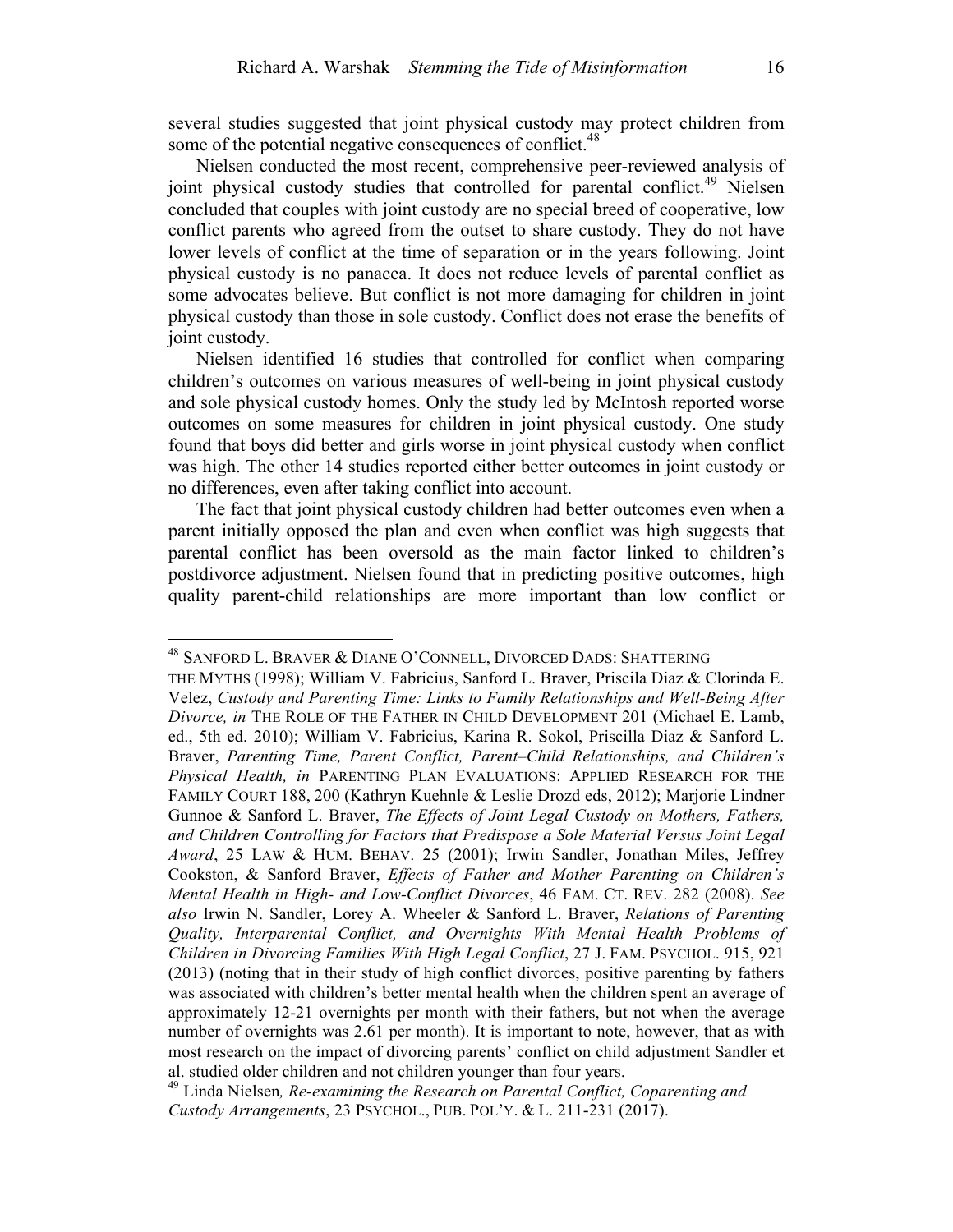cooperative co-parenting. And high quality relationships need sufficient time to develop and flourish.

### **Should Parental Conflict Trump Shared Parenting Time?**

A policy of automatically restricting children's time with one of the parents when a couple is labeled as "high conflict" brings additional drawbacks and deprives children of the protective buffer of a nurturing relationship with one of their parents.<sup>50</sup> This policy sends parents the message that generating or sustaining conflict can be an effective strategy to override shared custody.<sup>51</sup> This discourages civil communication and cooperation, and may reduce children's time with the parent who is less angry, who does a better job of shielding the children from conflict, and who recognizes and supports the children's need for positive relationships with both parents.<sup>52</sup> Any policy that encourages the instigation and maintenance of conflict between parents by suggesting that such behavior might be rewarded with more parenting time puts the needs of the children second to the

 <sup>50</sup> *See* Kelly, *supra* note 10, at 14 (citing ROBERT E. EMERY, THE TRUTH ABOUT CHILDREN AND DIVORCE: DEALING WITH EMOTIONS SO YOU AND YOUR CHILDREN CAN THRIVE (2004) "Some authors (e.g., Emery, 2004) have recommended that when the co-parental relationship is highly conflicted that children's time with one of the parents should be restricted as a way of reducing the impact of conflict on the children. Since mothers are most often the 'primary' parent and the fathers the non-resident parents, such a recommendation is likely to disproportionately reduce father-child time. It also ignores the reality that mothers are just as often impaired in their functioning and are as hostile as fathers, but nevertheless are designated the primary residential parent. Relying on more current research, others have argued that this broad policy recommendation will deny children adequate time with supportive, competent fathers. The Emery proposal does not differentiate the type of conflict, consider whether the child is exposed to the conflict, identify the parent primarily fueling the conflict, and consider the parenting skills and mental health of each parent. Moreover, such a recommendation ignores the fact that the majority of parents with high conflict after separation substantially diminish their conflict in the first and second year after final court orders (citations omitted)." Notwithstanding Kelly's critique, and the studies in the ensuing 12 years that support opposite recommendations, Emery continues to recommend strong restrictions on contact between "nonresidential parents" and their infants and toddlers. *Compare* Robert E. Emery, Emery's Alternative Parenting Plans (Child Custody Schedules), *available at* http://emeryondivorce.com/parenting plans.php (presenting sample parenting plans for an "angry divorce" that provide infants and nonresidential parents no more than 6.5 hours of contact per week and no overnights, and toddlers up to the age of three years only one contact period per week, with only two of these contacts in a four-week period being overnights.) and ROBERT E. EMERY, TWO HOMES, ONE CHILDHOOD: A PARENTING PLAN TO LAST A LIFETIME (2016).

<sup>51</sup> *See* Joan B. Kelly, *Risk and Protective Factors Associated with Child and Adolescent Adjustment Following Separation and Divorce: Social Science Applications, in* PARENTING PLAN EVALUATIONS, *supra* note 48, at 49; Richard A. Warshak, *Parenting by the Clock: The Best Interests of the Child Standard, Judicial Discretion, and the American Law Institute's "Approximation Rule,"* 41 U. BALT. L. REV. 83 (2011).

<sup>52</sup> *See, e.g.*, Benjamin D. Garber, *Security by Association? Mapping Attachment Theory Onto Family Law Practice*, 50 FAM. CT. REV. 467 (2012). *See also* Kelly, *supra* note 10.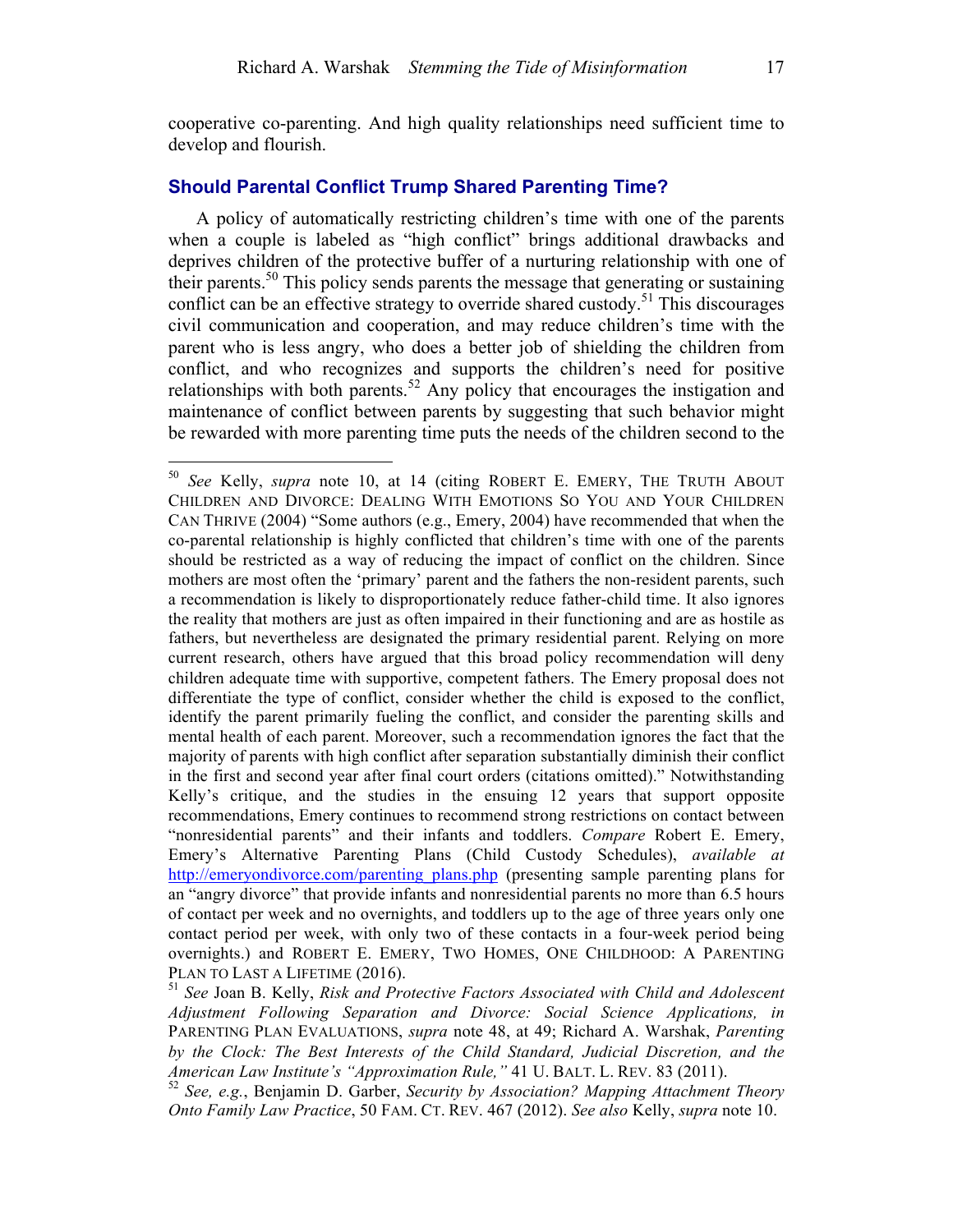desires of whichever parent opposes sharing parenting time. Such a policy contradicts the best-interest standard whose primary purpose is to ensure that the child's welfare trumps parental entitlements.<sup>53</sup> A policy focused on children's best interests will decrease the risks of harm to them by discouraging rather than encouraging inter-parental conflict.<sup>54</sup>

When considering the impact of parental conflict on the most beneficial parenting plans for children, it is important to recognize the heterogeneity of the dynamics of inter-parental conflict.<sup>55</sup> The label *high conflict couple* implies that both parents actively engage in conflict. Although this is true in some cases, in other cases the label is a misnomer because one parent may be a victim of the other parent's rage or attempts to marginalize the parent's role in raising the child.<sup>56</sup> In some cases the amount, intensity, and type of conflict resembles the level and type of disagreements over child-rearing decisions that occur normally between married or cohabiting parents who have different opinions about what is best for the child.

### **Recommendations to Reduce Children's Exposure to Parental Conflict**

Because of the consistency of findings that children are more likely to suffer worse outcomes when their parents use them as pawns or when they consistently witness, their parents' frequent, intense, and ongoing conflict,  $57$  the Warshak Consensus Report recommended the following:<sup>58</sup>

• When feasible, parents should be encouraged to create parenting plans through a collaborative, nonadversarial process, that

 <sup>53</sup> Warshak, *supra* note 51, at 97

<sup>54</sup> *See, e.g.*, Sanford L. Braver, *The Costs and Pitfalls of Individualizing Decisions and Incentivizing Conflict: A Comment on AFCC's Think Tank Report on Shared Parenting*, 52 FAM. CT REV. 175, 178 (2014) (stating: "What policy will instead deincentivize conflict? One, for example, is eliminating the blanket opportunity for one parent to unilaterally veto shared custody.").

<sup>55</sup> *See* Joan B. Kelly, *Parents with Enduring Child Disputes: Multiple Pathways to Enduring Disputes*, 9 J. FAM. STUD. 37 (2003); Kelly, *supra* note 10.<br><sup>56</sup> *See, e.g., Michael E. Friedman, The So-Called High-Conflict Couple: A Closer Look,* 

<sup>32</sup> AM. J. FAM. THERAPY 107 (2004); Kelly (2003) *supra* note 55; Kelly, *supra* note 51; Joan B. Kelly & Robert E. Emery, *Children's Adjustment Following Divorce: Risk and Resilience Perspectives*, 52 FAM. CT. REV. 352, 353 (2003) (noting: "[I]t is not uncommon to find one enraged or defiant parent and a second parent who no longer harbors anger, has emotionally disengaged, and attempts to avoid or mute conflict that involves the child."); Warshak, *supra* note 43, at 70.

<sup>57</sup> *See generally* HETHERINGTON & KELLY, *supra* note 4); Kelly, *supra* note 51, at 59. *See also* Richard A. Warshak, *Ten Parental Alienation Fallacies That Compromise Decisions in Court and in Therapy*, 46 PROF. PSYCHOL.: RES. & PRAC. 235, 241-243 (2015); Richard A. Warshak, *Parental Alienation: Overview, Management, Intervention, and Practice Tips*, 28 J. AM. ACAD. MATRIM. LAW. 181 (2015).

<sup>58</sup> Warshak et al., *supra* note 14, at 57.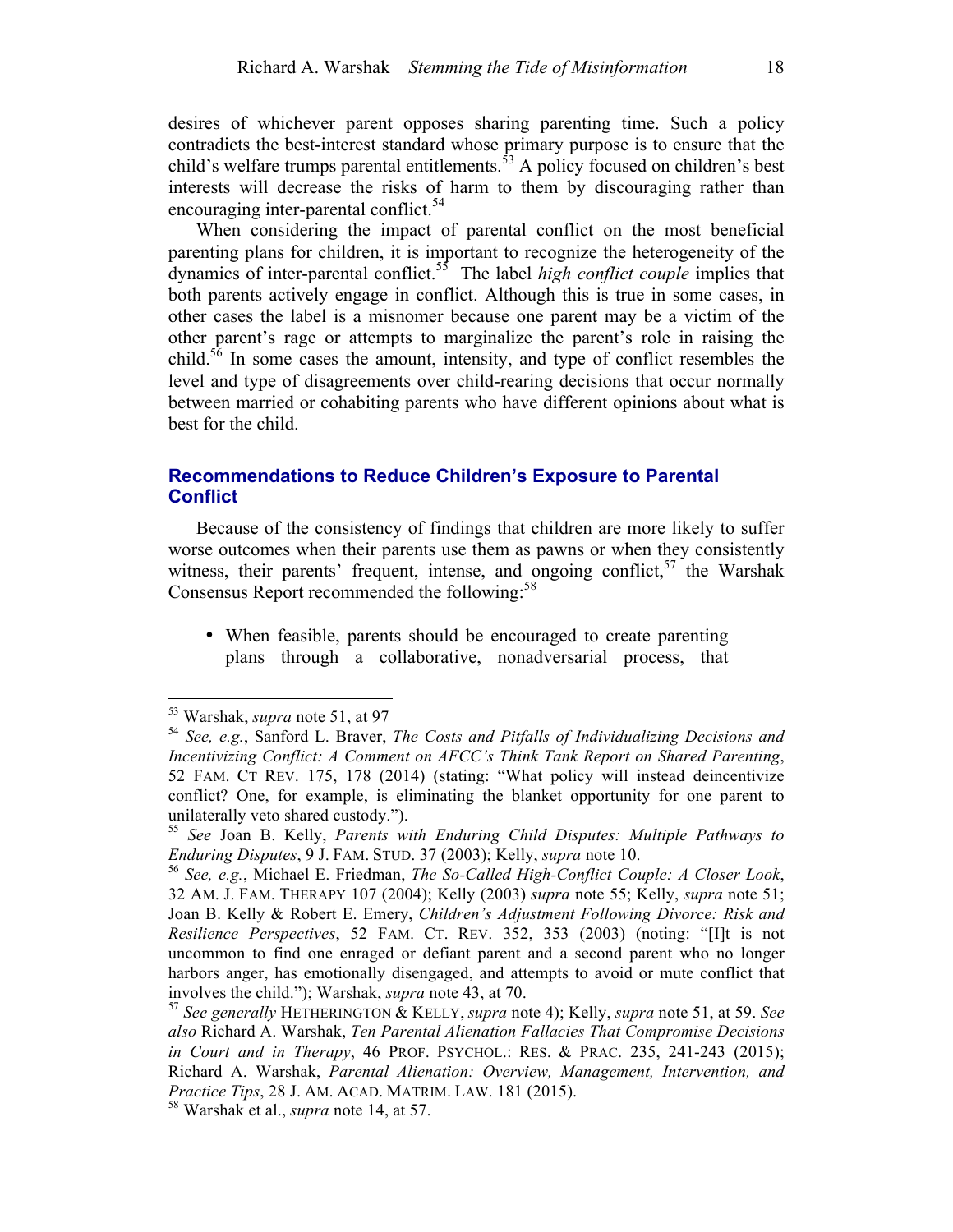increases the likelihood that both parents will be satisfied with the plan and can give it relatively unambivalent support.

- Interventions such as mediation and parenting coordination can help parents better manage conflict and reduce its negative impact on children.
- When considering the implications of conflict for custody dispositions, courts, operating under the best-interest standard, can hear evidence that goes beyond identifying the presence of conflict and sheds light on the dynamics of the conflict, the contributions of each party to it, and the quality of parenting.
- Where tension and conflict accompany transfers of children from one home to the other, rather than reduce children's time with one parent as a response to concerns about parental conflict, consideration should be given to conducting transfers at neutral sites where both parents are not present at the same time.<sup>59</sup> For instance, the children can be dropped off at daycare by one parent and picked up by the other. This protects children from exposure to parental conflict.
- To the extent that conflict is generated by a father who opposes the mother's efforts to marginalize his participation in raising the young child, efforts should be made to educate the mother about the benefits to children of parenting plans that give more opportunities for the development and strengthening of fatherchild relationships and that keep fathers more involved.
- Both parents should be encouraged to understand the emotional difficulty that can attend being apart from a young child for extended time periods, difficulty that is multiplied when a parent's employment keeps him or her away from the child for most of the weekdays. Parents should be encouraged to provide regular feedback to each other about the young child's routines, behavior, and health, and to the extent possible assuage each other's concerns about the child's development when in the care of the other parent.

### **INTERNATIONAL EXPERT CONSENSUS RECOMMENDATIONS**

The endorsers of the Warshak Consensus Report, all accomplished researchers or practitioners, agree that the current state of the scientific literature supports the following conclusions and recommendations.<sup>60</sup> This statement should provide strong direction for policy guidelines and decision-making.

 <sup>59</sup> Mary Main, Erik Hesse & Siegfried Hesse, *Attachment Theory and Research: Overview with Suggested Applications to Child Custody*, 49 FAM. CT. REV. 426, 447 (2011).

<sup>60</sup> Warshak et al., *supra* note 14, at 58-60.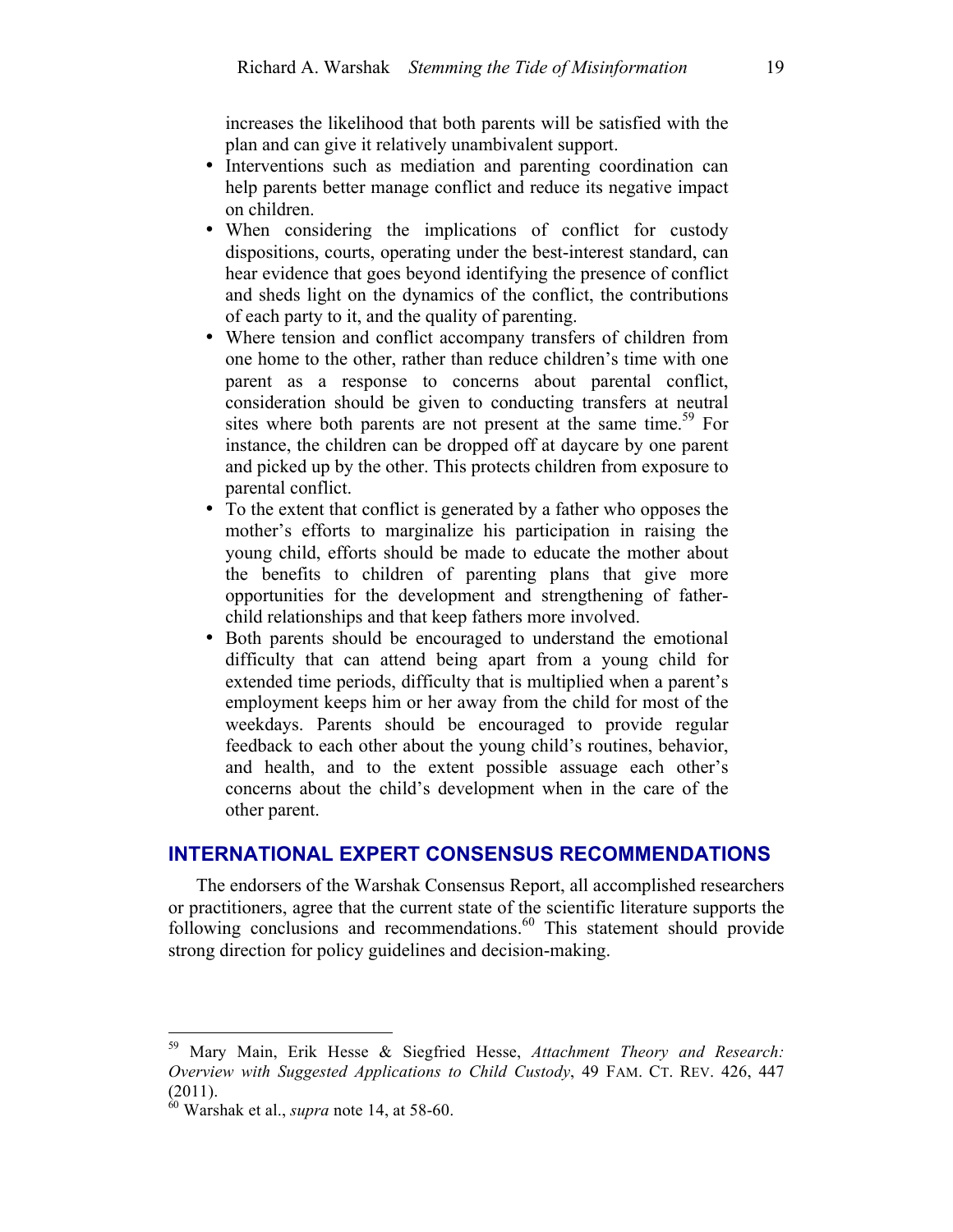- 1. Just as we encourage parents in intact families to share care of their children, we believe that the social science evidence on the development of healthy parent-child relationships, and the longterm benefits of healthy parent-child relationships, supports the view that shared parenting should be the norm for parenting plans for children of all ages, including very young children. We recognize that some parents and situations are unsuitable for shared parenting, such as those mentioned in point #7 below.
- 2. Young children's interests benefit when two adequate parents follow a parenting plan that provides their children with balanced and meaningful contact with each parent while avoiding a template that calls for a specific division of time imposed on all families.
- 3. In general the results of the studies reviewed in this document are favorable to parenting plans that more evenly balance young children's time between two homes. Child developmental theory and data show that babies normally form attachments to both parents and that a parent's absence for long periods of time jeopardizes the security of these attachments. Evidence regarding the amount of parenting time in intact families and regarding the impact of daycare demonstrates that spending half time with infants and toddlers is more than sufficient to support children's needs. Thus, to maximize children's chances of having good and secure relationships with each parent, we encourage both parents to maximize the time they spend with their children. Parents have no reason to worry if they share parenting time up to 50/50 when this is compatible with the logistics of each parent's schedule.
- 4. Research on children's overnights with fathers favors allowing children under four to be cared for at night by each parent rather than spending every night in the same home. We find the theoretical and practical considerations favoring overnights for most young children to be more compelling than concerns that overnights might jeopardize children's development. Practical considerations are relevant to consider when tailoring a parenting plan for young children to the circumstances of the parents.

Overnights create potential benefits related to the logistics of sharing parenting time. Parents of young children are more likely than parents of older children to be at an early stage in their career or employment at which they have less flexibility and control over their work schedules. Parenting schedules that offer the father and child 2-hr blocks of time together, two or three times per week, can unduly stress their contacts. Overnights help to reduce the tension associated with rushing to return the child, and thus potentially improve the quality and satisfaction of the contact both for the parent and child. Overnights allow the child to settle in to the father's home, which would be more familiar to the child who regularly spends the night in the home compared with one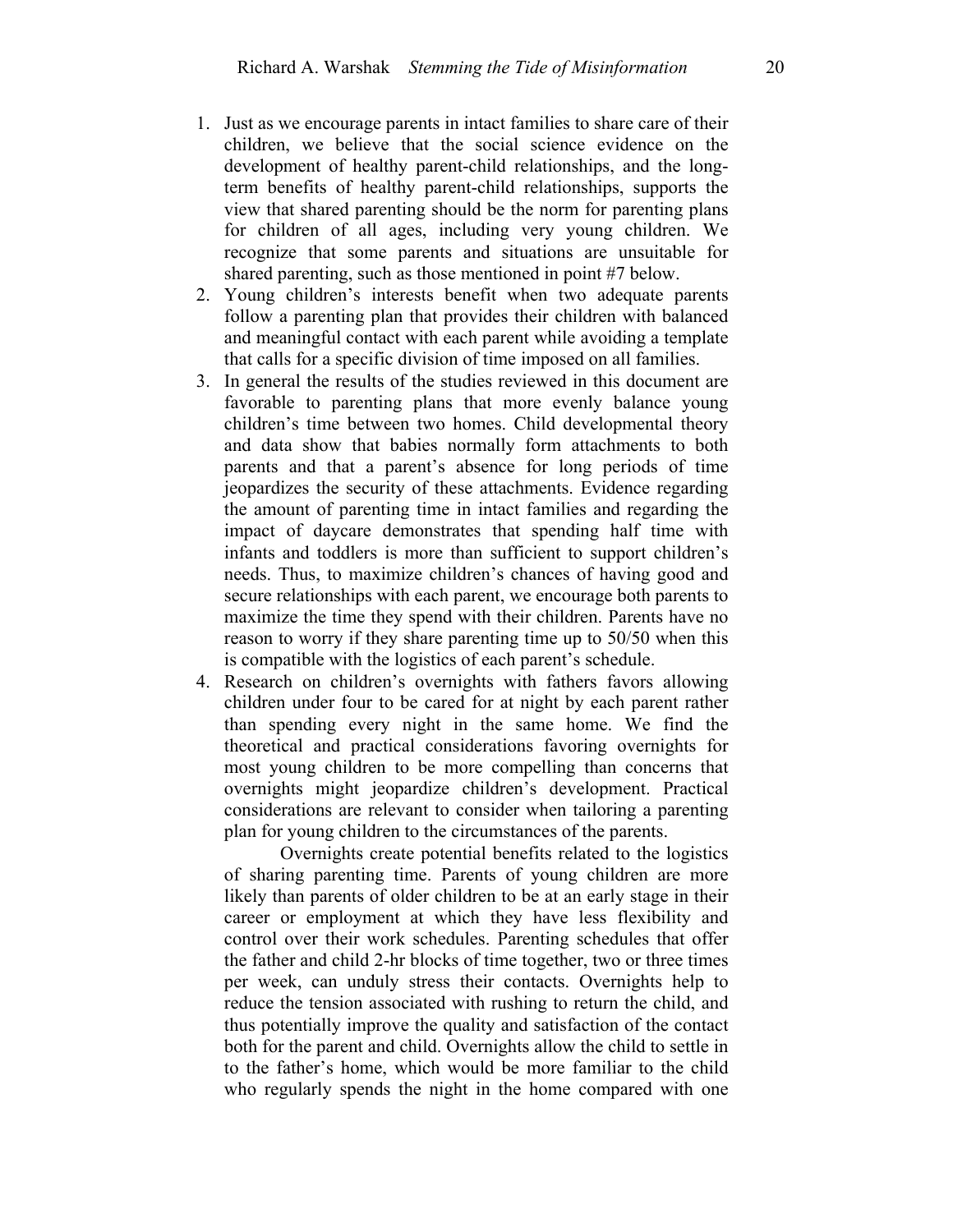who has only one-hour segments in the home (allowing for transportation and preparation for the return trip). Spending the night allows the father to participate in a wider range of bonding activities, such as engaging in bedtime rituals and comforting the child in the event of nighttime awakenings. An additional advantage of overnights is that in the morning the father can return the child to the daycare; this avoids exposing the child to tensions associated with the parents' direct contact with each other.

Nonetheless, because of the relatively few studies currently available, the limitations of these studies, and the predominance of results that indicate no direct benefit or drawback for overnights per se outside the context of other factors, we stop short of concluding that the current state of evidence supports a blanket policy or legal presumption regarding overnights. Because of the well-documented vulnerability of father-child relationships among never-married and divorced parents, and the studies that identify overnights as a protective factor associated with increased father commitment to child rearing and reduced incidence of father dropout, and because no study demonstrates any net risk of overnights, decision makers should recognize that depriving young children of overnights with their fathers could compromise the quality of their developing relationship.

- 5. Parenting plans that provide children with contact no more than six days per month with a parent, and require the children to wait more than a week between contacts, tax the parent-child relationships. This type of limited access schedule risks compromising the foundation of the parent-child bond. It deprives children of the type of relationship and contact that most children want with both parents. The research supports the growing trend of statutory law and case law that encourages maximizing children's time with both parents. This may be even more important for young children in order to lay a strong foundation for their relationships with their fathers and to foster security in those relationships.
- 6. There is no evidence to support postponing the introduction of regular and frequent involvement, including overnights, of both parents with their babies and toddlers. Maintaining children's attachment relationships with each parent is an important consideration when developing parenting plans. The likelihood of maintaining these relationships is maximized by reducing the lengths of separations between children and each parent and by providing adequate parenting time for each parent. Such arrangements allow each parent to learn about the child's individual needs and to hone parenting skills most appropriate for each developmental period. The optimal frequency and duration of children's time with each parent will differ among children, depending on several factors such as their age and their parents'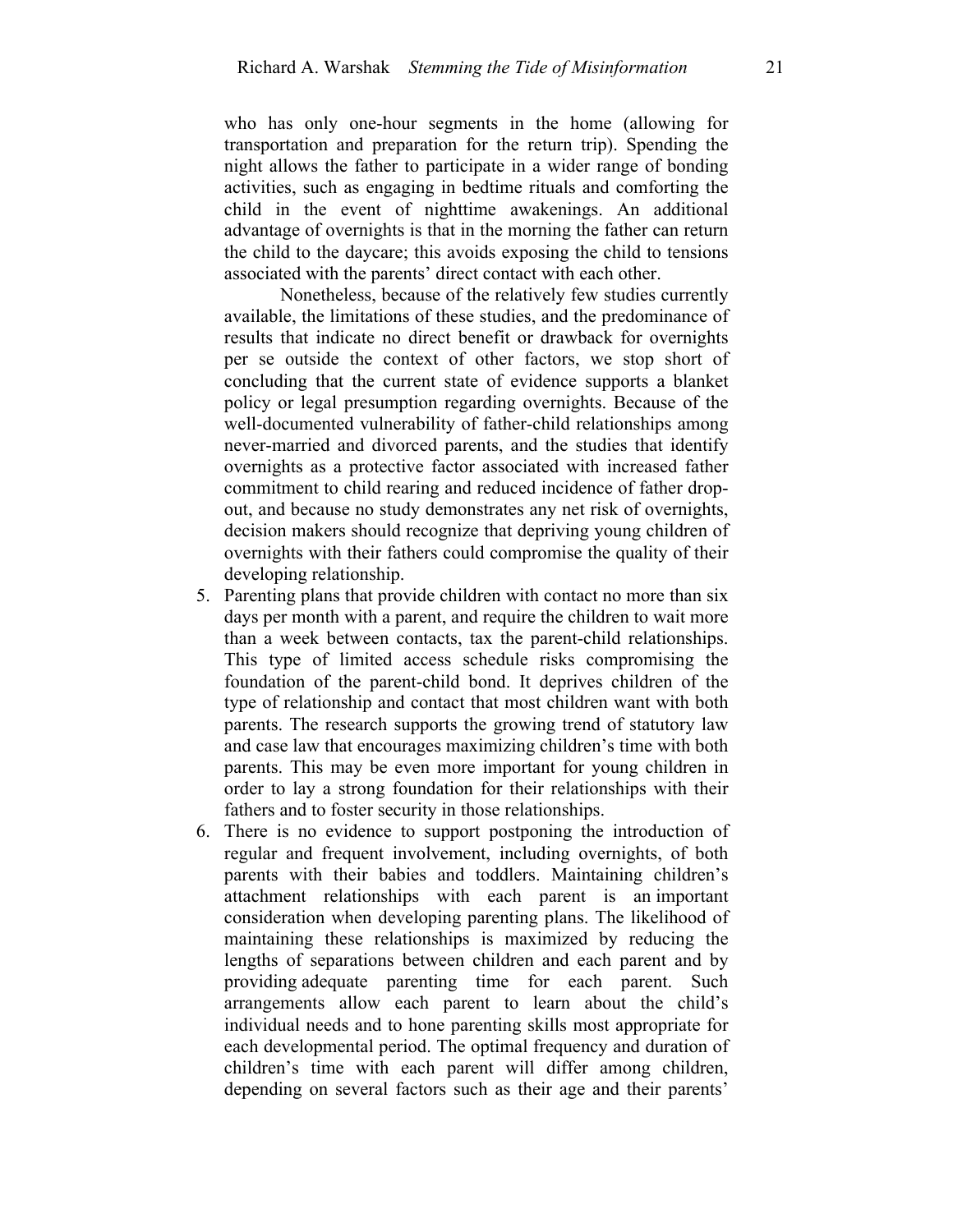circumstances, motivations, and abilities to care for the children. Other important considerations include children's unique relationship histories with each parent and their experience of each parent's care and involvement. In each case where it is desirable to foster the parent-child relationship, the parenting plan needs to be sensitive to the child's needs, titrating the frequency, duration, and structure of contact.

7. Our recommendations apply in normal circumstances, for most children with most parents. The fact that some parents are negligent, abusive, or grossly deficient in their parenting—parents whose children would need protection from them even in intact families—should not be used to deprive the majority of children who were being raised by two loving parents from continuing to have that care after their parents separate. Also, our recommendations apply to children who have relationships with both parents. If a child has a relationship with one parent and no prior relationship with the other parent, or a peripheral, at best, relationship, different plans will serve the goal of building the relationship versus strengthening and maintaining an existing relationship.

### **AFTERMATH OF THE WARSHAK CONSENSUS REPORT**

The list of endorsers and their stature and accomplishments reflect the field's general acceptance of the Warshak Consensus Report's findings as rooted in settled science from more than four decades of research directly relevant to this topic, including seminal studies by many of the endorsers. This research "provides a growing and sophisticated fund of knowledge about the needs of young children, the circumstances that best promote their optimal development, and the individual differences among children regarding their adaptability to different circumstances, stress, and change."<sup>61</sup> The endorsements reflect agreement that the report's conclusions and recommendations are well grounded, generally accepted in the field, and expressed in measured language that is useful to decision makers.

### **Recent Studies**

After the Warshak Consensus Report was published, three new studies lent additional weight to the report's conclusions. Reanalyzing the data set used by Tornello et al., Sokol examined the correlation between the absolute number of overnights with father and the incidence of insecure attachments to mother. In her preliminary findings, Sokol found no correlation and concluded that overnights with father do not harm the mother-child relationship.<sup>62</sup>

 <sup>61</sup> Warshak et al., *supra* note 14, at 46.

<sup>62</sup> Karina Sokol, Short-term Correlates of Overnight Parenting Time for Infants: The Current Literature and Re-analyses. Address at the Association of Family and Conciliation Courts Annual Conference (May 31, 2014). Sokol's study was presented at a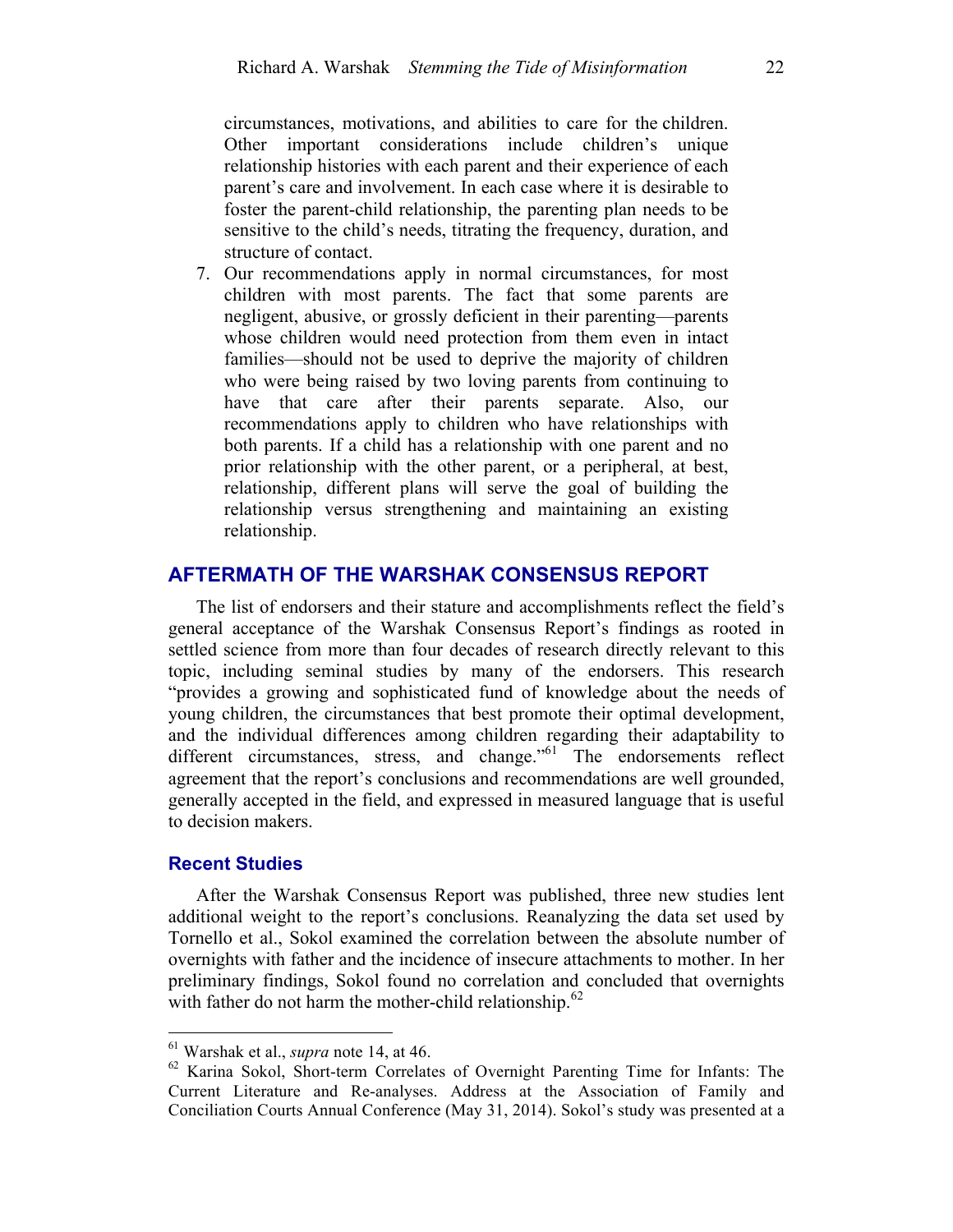The second study is Nielsen's analysis of joint physical custody studies discussed earlier. $63$  This analysis affirms the value of shared parenting even when one parent opposes the arrangement and the parents sustain high conflict.<sup>64</sup>

The third recent study is a peer-reviewed study of 116 college students found better outcomes for those who, in the first three years of life, spent overnights with their fathers after their parents separated.<sup>65</sup> The more overnights that infants and toddlers spent with their fathers, up to half of all overnights, the higher the quality and the more secure were their long-term relationships with fathers *and* mothers. The young adults who had more overnights in infancy felt closer to both parents and were more certain that they were important to their parents. Overnights away from mothers did not harm mother-child relationships.<sup>66</sup> But having more daytime visits in mid-childhood did not compensate for fewer overnights in early childhood. The data failed to support the hypothesis that joint physical custody kids did better because their parents were better educated, had less conflict, and agreed on the parenting plan. The study concluded, "Even when parents present with high conflict, intractable disagreement about overnights, and a child under 1 year old, both parent-child relationships are likely to benefit in the long term from overnight parenting time up to and including equally-shared overnights at both parents' homes."<sup>67</sup>

 $\overline{a}$ 

professional conference and the results have not yet appeared in a peer-reviewed journal article. In using the absolute number of overnights, rather than categories of overnight frequency, Sokol avoided potential problems in Tornello et al.'s methodology which grouped together infants who spent one overnight per week with their fathers with those who lived primarily with their fathers (up to five nights per week). Tornello's group analyses apparently obscured differences in mother-custody versus father-custody families that affect the results. Note that the composition of the sample and the problems with the attachment measure reported by Tornello et al. (discussed *supra* text accompanying notes 24, 35, and 40) equally limit the conclusions that can be drawn from Sokol's study and its relevance to most separating parents.

 $^{63}$  Nielsen, *supra* note 49 and accompanying text.<br> $^{64}$  Nielsen, supra text accompanying note 49.

<sup>&</sup>lt;sup>65</sup> William V. Fabricius & Go Woon Suh, Should Infants and Toddlers Have Frequent *Overnight Parenting Time With Fathers? The Policy Debate and New Data*, 23 PSYCHOL., PUB. POL'Y. & L. 68-84 (2017).

<sup>&</sup>lt;sup>66</sup> Given the exhaustion parents experience before their infant regularly sleeps through the night, having the father share in nighttime caregiving may be expected to benefit the mother in ways that also benefit the infant. This common sense proposition is supported by a study reporting that when fathers were more involved in daytime and nighttime caregiving for 3-month-old infants, both mothers and infants were more likely to sleep through the night at 6 months. *Liat Tikotzky et al., Infant Sleep Development From 3 to 6 months Postpartum: Links with Maternal Sleep and Paternal Involvement*, 80 MONOGRAPHS OF THE SOC'Y FOR RES. IN CHILD DEV. 107 (2015).

<sup>67</sup> Fabricius &Suh, *supra* note 65 at 80-81. Because the study relied on recollections of parents and children regarding the number of overnights that took place in the past, the possibility of biased recall must be considered. Regarding this possibility the study's authors point to the high correlation between the reports of mothers and fathers regarding parenting time during infancy and childhood and between the reports of parents and their young adult children regarding parenting time during childhood and adolescence. Also,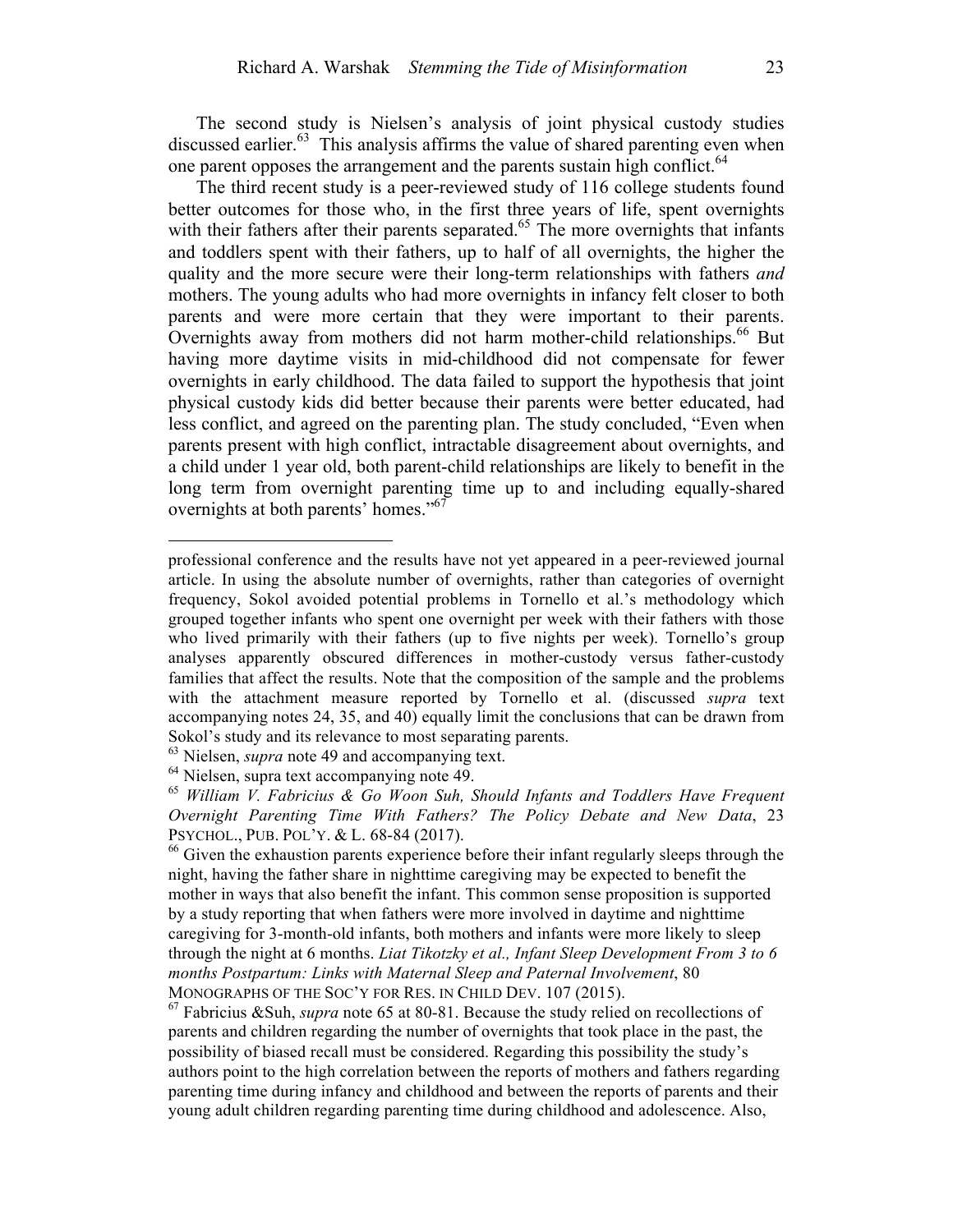Instead of discouraging frequent overnights for litigating parents, this study supports encouraging more overnights to overcome the potential harmful impact of parent conflict on father-child relationships.<sup>68</sup>

### **Reactions to the Warshak Consensus Report**

In addition to the 110 researchers and practitioners who endorsed the Warshak Consensus Report, prominent social scientists, such as Joan Kelly, cited the report favorably in their presentations and literature reviews.<sup>69</sup> The paper has been translated into at least eighteen languages and has informed legislative deliberations throughout the U.S. and parliamentary deliberations in several countries including the United Kingdom, Canada, Israel, Finland, Romania, Croatia, and Sweden. Nearly four years after its publication the Warshak Consensus Report continues to be one of the most downloaded papers from the journal's website.

Michael Lamb's 2016 summary of his understanding of the relevant literature is fully consistent with the conclusions reached by Warshak and the endorsers of the consensus report: "When both parents have established significant attachments and both have been actively involved in the child's care, research suggests that overnight visits will consolidate attachments and child adjustment, not work against them."<sup>70</sup>

Similarly, in her work after the consensus report and previous to it Kelly offered recommendations consistent with the consensus report. Kelly argued against reducing the child's time with the father or reducing the father's caregiving for the child at bedtime, when the child awakes during the night, and in

 $\overline{a}$ 

this study does not report about child adjustment in the earlier years. For instance, it is possible that overnight separations stressed the mother-child relationship in earlier years, but this effect was temporary and did not extend into later years.

<sup>&</sup>lt;sup>68</sup> *Id*. (noting: "[T]he finding that the association between overnights and parent-child relationships was the same for parents with low versus high conflict replicates Fabricius and Luecken's (2007) findings for father-child relationships when parents separated before children were 16 years old. Both studies suggest that **more parenting time is needed to overcome the harmful effects of parent conflict on father-child** 

**relationships**, as illustrated in Figure 5A (e.g., in low-conflict families a father-child relationship score of .80 was achieved at '3 to 5' overnights [every two weeks], but in high conflict families it took '6 to 7' overnights to achieve that score)." [Emphasis added.]

<sup>69</sup> Joan B. Kelly, *supra* note 10, at 11 (referring to the consensus report's "in-depth analysis of 16 shared parenting studies.") Dr. Kelly, a prominent authority on divorce, also coauthored an earlier article on overnights with McIntosh. It is noteworthy that Kelly's analysis of the literature, *supra*, at 9, agreed with Warshak et al., *supra* note 14, on the important issue of whether young children develop an attachment hierarchy in which mothers are predominant: "Consistent with other recent studies, there was no support for the primacy of the mother as an attachment figure in predicting future outcomes. Nor was there support for the belief that infants and toddlers have a gender bias in attachment formation or develop an attachment hierarchy in which mothers are consistently preferred."

<sup>70</sup> Lamb, *supra* note 39, at 180.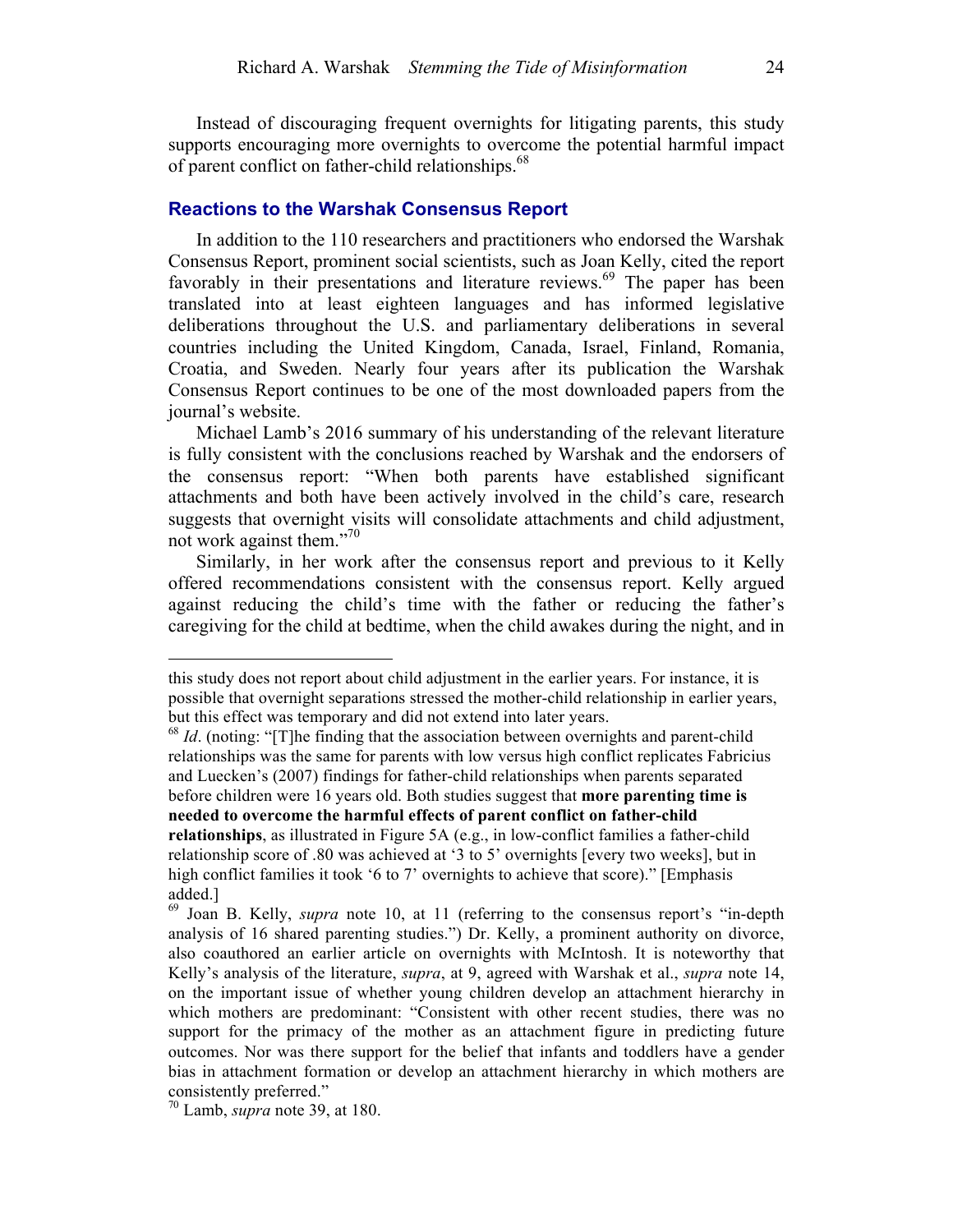the morning. Rather than conclude that parental conflict should trump joint physical custody, Kelly instead promoted other solutions that reduce the child's exposure to conflict.  $71$ 

Along the same lines, in 2016 Pruett et al. concluded that parental conflict should contraindicate frequent overnights *only if* the conflict interferes with the child's care.<sup>72</sup> These six authors are among the scholars who agree with the consensus report's conclusion that the mere presence of conflict between parents over how to share care of their child (i.e., a dispute over custody) is insufficient reason to be cautious about overnights. Instead, decision makers should attend to the nexus between the expressions of conflict and their impact on the child.

The Warshak Consensus Report anticipated that some colleagues would disagree with its opinions and recommendations. But in the three years since its publication, no article, including the only critique of the consensus report, by McIntosh et al., has explicitly identified any errors in the report or disputed any of its conclusions and recommendations. Confronted with the consensus report's critiques of their studies, one might expect researchers either to show where the consensus report and other scholars' critiques are mistaken or to modify their previous interpretations of their data and communicate their amended conclusions to colleagues and the general public.

Neither McIntosh et al. nor Tornello et al. have acknowledged the validity of the major concerns raised about their studies and about the way their results have been reported and interpreted. McIntosh et al. did concede that their 3-item visual monitoring scale has "relatively low" reliability and is a "weak link" in their study.<sup>73</sup> This concession is, itself, weak given the problems with this measure and its interpretation, the authors' failure to address the critiques of their other three

 <sup>71</sup> *See, e.g.*, Kelly, *supra* note 10, at 15 (stating: "Rather than restricting appropriate father-child relationships, other interventions and remedies designed to reduce high conflict should be universally available and provided soon after separation."). For a similar view see Nicole E. Mahrer, Irwin N. Sandler, Sharlene A. Wolchik, Emily B. Winslow, John A. Moran, & David Weinstock, *How Do Parenting Time and Interparental Conflict Affect the Relations of Quality of Parenting and Child Well-Being Following Divorce?, in PARENTING PLAN EVALUATIONS*  $(2^{ND}$  ED.), *supra* note 28, at 63, 70 (2016) who, based on their understanding of the literature and on Sandler, Wheeler, & Braver's study, *supra* note 48, state that "although high quality parenting does not negate the pathological effects of interparental conflict on children's well-being, high quality parenting by either parent can be a protective factor when parents have moderate or greater levels of contact." Mahrer et al. conclude, *supra* at 63, "Recommendations should not decrement parenting time of parents with good quality relationships or the potential for good quality relationships with their children because of a high level of interpersonal conflict between the parents."

<sup>72</sup> Pruett et al., *supra* note 35, at 97 (concluding: "The small group of relevant studies to date substantiates caution about *high-frequency* overnight time schedules in the 0– to 3– year period when the child's relationship with a parent is not established (e.g., parents never lived together and nonresidential parent spent little to no time with the baby), or when parents cannot agree on how to share care of the child *and their conflict interferes with the child's care*." Second emphasis added).

<sup>73</sup> McIntosh et al., *supra* note 30, at 116.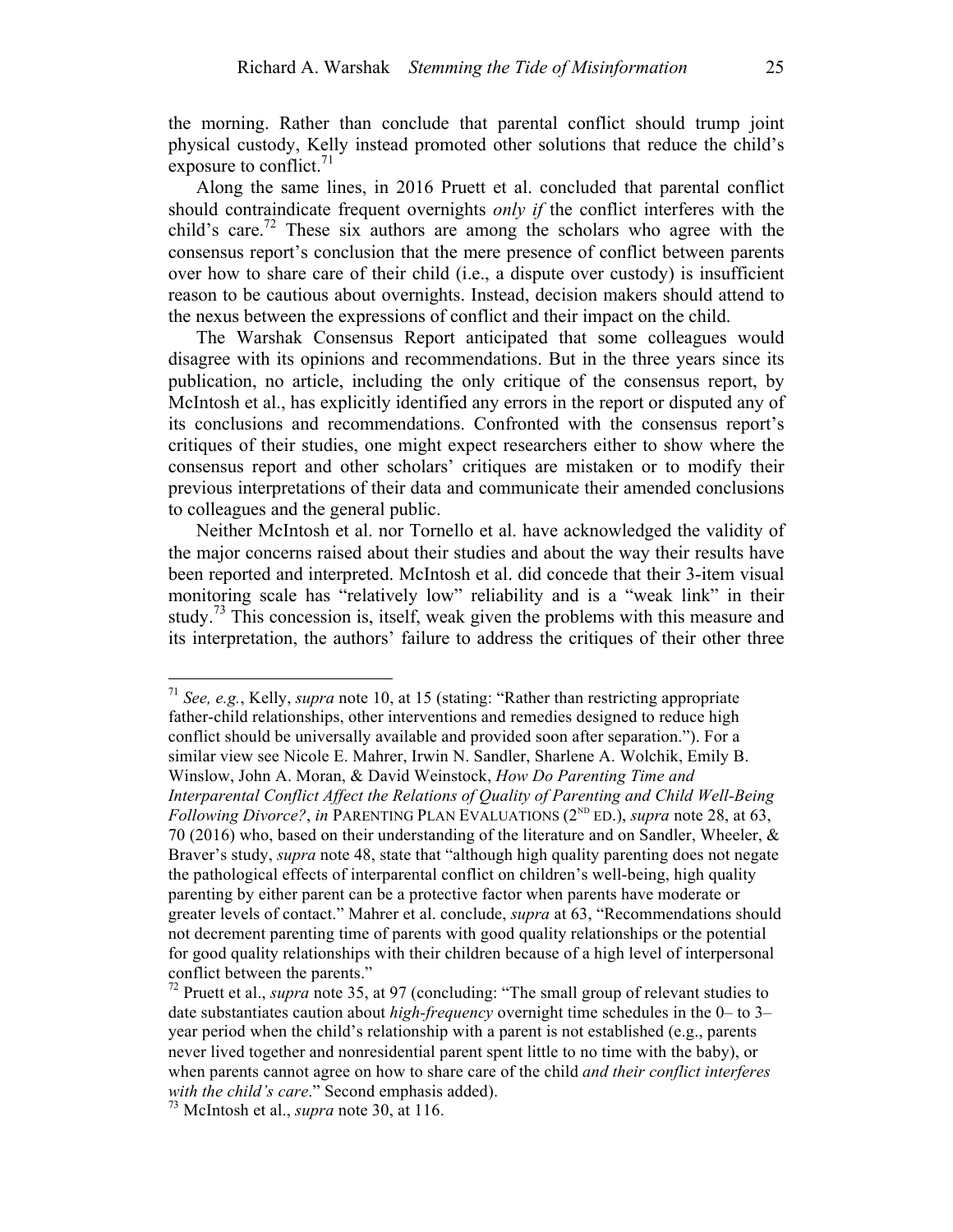untrustworthy measures, and their failure to retract most of the conclusions and recommendations emanating from the faulty measures.

Instead, McIntosh et al. have continued to report that the infants in their study with weekly overnights had "higher levels of emotionally dysregulated behaviors<sup>"74</sup> and showed "a greater cluster of stress regulation problems compared with infants with fewer overnight stays," and that "regardless of the context of their parents' separation, more frequent overnight stays might be more challenging for emotional regulation processes in young children under 4 years of age than for children aged 4 years and over."<sup>75'</sup> These continued assertions of McIntosh et al. are the equivalent of reporting a baby's weight on a broken scale while concealing the fact that the scale is faulty.

In response to the consensus report and other critiques, McIntosh et al. have tried to bolster confidence in the "veracity and reliability" of their study's findings, by repeatedly claiming that Tornello et al. replicated their study.<sup>76</sup> This is incorrect. Tornello et al. used different measures with a different population in their study. Further, as previously noted, Sokol's preliminary analysis of the data in Tornello et al. found no correlation between overnights and insecure attachments in infants.<sup>77</sup> In one regard, however, McIntosh et al. made a significant concession by acknowledging that their findings "do not substantiate cautions against *any* overnight care in healthy family circumstances."<sup>78</sup>

Although the Warshak Consensus Report has clarified the social science relevant to parenting plans, it has not put an end to calls for blanket restrictions. In 2016 Emery, writing with six coauthors for a professional audience, stated: "Four studies constitute an inadequate body of research upon which to speculate about

 <sup>74</sup> Smyth et al., *supra* note 28,at 153.

<sup>75</sup> McIntosh et al., *supra* note 30, at 113.

<sup>&</sup>lt;sup>76</sup> *Id.* ("One standard approach to assessing the veracity and reliability of findings is in their replication. Recently, Tornello and colleagues conducted an investigation similar to ours, using a large U.S. sample of children. They replicated many of the Australian findings. Specifically, they found:  $\dots$  (b) 'frequent infant overnights were significantly related to attachment insecurity assessed at age 3'. . . " (citations omitted)). Yet McIntosh et al., *id.*, at 112, state clearly that their study did not measure attachment ("Our study, however, was not a study of attachment." And, "We did not, and could not examine attachment, simply because attachment data were not part of the longitudinal dataset we employed, namely the Longitudinal Study of Australian Children.") *See also* Marsha Kline Pruett, Jennifer E. McIntosh, and Joan B. Kelly, *Parental Separation and Overnight Care of Young Children, Part I: Consensus Through Theoretical and Empirical Integration*, 52 FAM. CT. REV. 240, 249 (2014) (acknowledging with respect to five studies, including McIntosh et al. and Tornello et al.: "Each used different samples and different data sources, asked different questions about how outcomes are related to overnight time schedules for infants, and explored different schedules and amounts of overnight time."). *See also* Smyth et al., *supra* note 28, at 153 (referring to findings from McIntosh et al., *supra* note 18, and Tornello et al., *supra* note 19, as "replicated findings for infants" thus repeating the error of identifying outcomes from the two studies as "replicated findings" when in fact they are not.).  $^{77}$  Sokol, *supra* note 62.

<sup>&</sup>lt;sup>78</sup> McIntosh et al., *supra* note 30, at 118.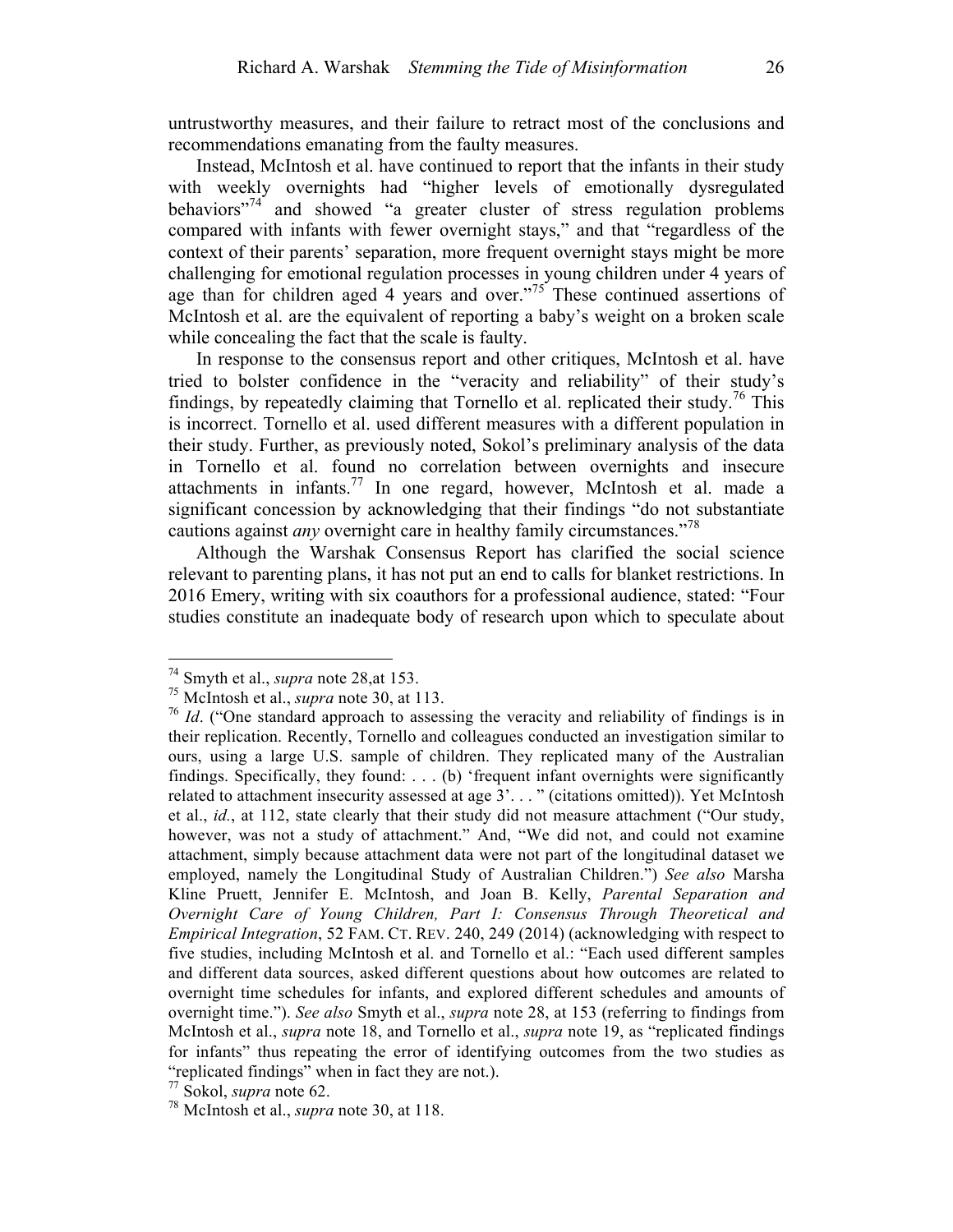policy implications."79 But the same year Emery, writing on his own for a general audience, continued to assert that his study with Tornello linked frequent overnights with more insecure mother-infant attachments and supported recommendations and guidelines for blanket restrictions. Stating that his was the world's "biggest and best" study relevant to overnights, Emery wrote: "So, including my work, three of four studies raise concerns about babies spending too many overnights away from the primary caregiver in the first year to eighteen months of life."80

McIntosh also continues to support blanket restrictions. On her website she posted a chart and profile to guide parents and professionals making overnight decisions.<sup>81</sup> Although not intended for use as a diagnostic instrument or as the sole basis for decisions the CODIT (for Charting Overnight Decisions for Infants and Toddlers) asserts, "Even when all parenting conditions are met, high numbers of overnights (more than weekly) are not generally indicated for young infants 0- 18 months subject to family law disputes.<sup>582</sup> This guideline proposes a rebuttable presumption against more than one overnight per week for children younger than 18 months, even when the parents consistently and sensitively meet the children's needs. By contrast, in their commentary about the CODIT, the authors of a recent study on the long-term impact of overnights noted that their data led to a conclusion that directly opposes the CODIT recommendations: "The findings also indicate that normal parent conflict, disagreements about overnights, and children under 1 year of age are not circumstances that should require caution; on the contrary, more overnight parenting time appears to be needed in those cases."<sup>83</sup>

Although lacking a scientific foundation, CODIT's presumption in practice would give most mothers the power to deprive children of more than one overnight a week with their fathers for the first one-and-a-half years. To further limit the child's interactions with the father around bedtime rituals and morning routines the mother need only register an objection, thus creating a custody dispute. The mother's preference prevails even if her onjection is capricious, even if her motives are vindictive, and even if the father demonstrates superior parenting.

http://afccmn.org/index.php/events/item/113-feb15hdc) in which she presents and advocates the use of the CODIT. Unfortunately some attendees at Pruett's presentations, including judges and mediators, developed the false impression that the CODIT, and the articles by three authors from which it is said to be adapted, represent a consensus position of an AFCC 31-member Think Tank or AFCC policy. This is incorrect. The CODIT represents the positions of its authors and not a larger group consensus. For an example of such misunderstanding, see the State of Oregon Judicial Department website: http://www.courts.oregon.gov/OJD/OSCA/JFCPD/Pages/FLP/Birth-Through-Three.aspx.<br><sup>82</sup> Id., at 4.

 <sup>79</sup> *Robert E. Emery et al., "Bending" Evidence for a Cause: Scholar-Advocacy Bias in Family Law*, 54 FAM. CT. REV. 134, 144 (2016).<br><sup>80</sup> EMERY, supra note 50.

<sup>&</sup>lt;sup>81</sup> CODIT, *supra* note 46. Also, Pruett, during her tenure as AFCC president, has given a series of AFCC-sponsored presentations (e.g.,

<sup>&</sup>lt;sup>83</sup> Fabricius & Suh, *supra* note 65 at 80.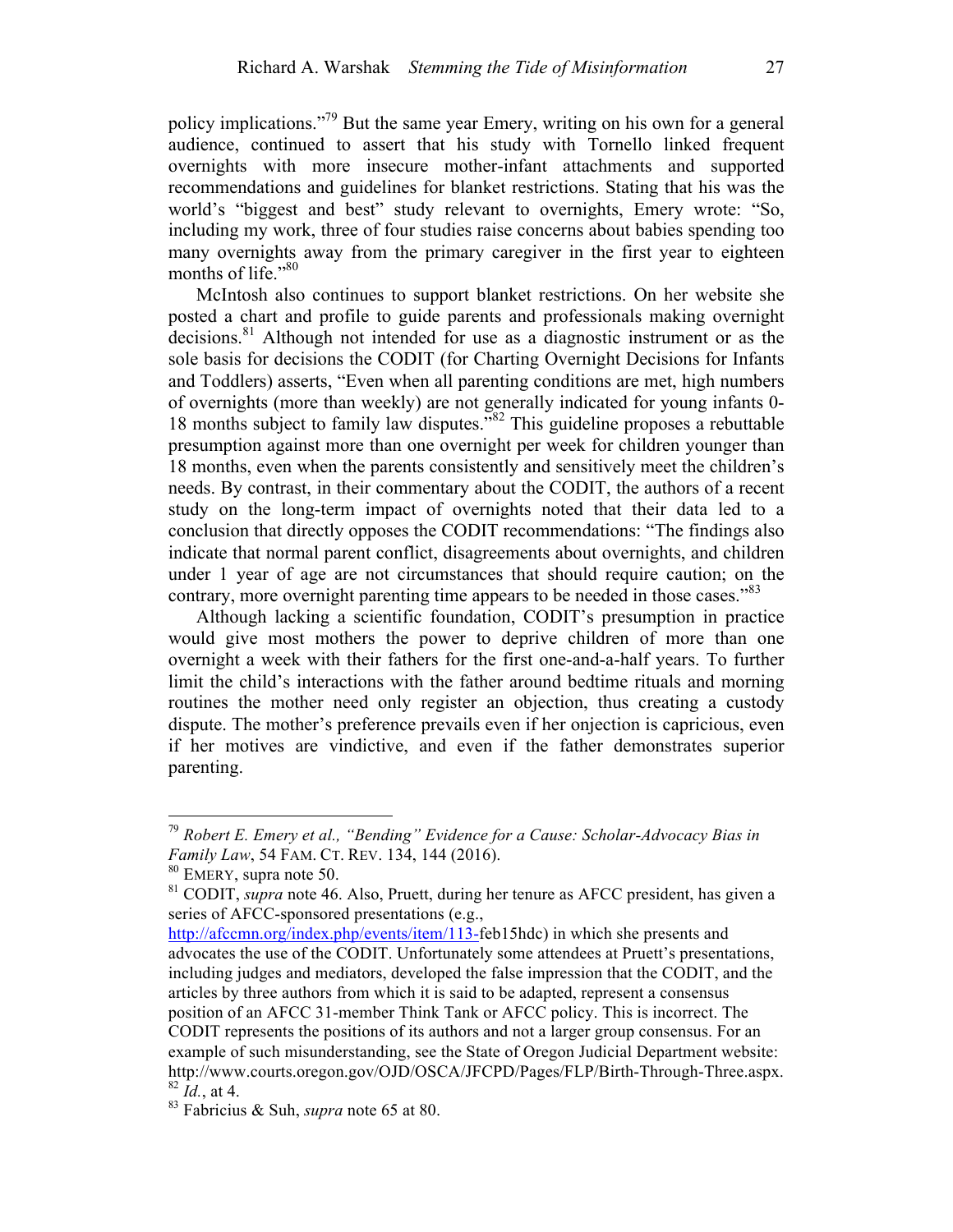The CODIT is a subjectively rated checklist with no known reliability or validity. For instance, child adjustment is assessed by non-quantified criteria such as "excessive clinging on separation," "frequent crying," "aggressive behavior," and "low persistence in play & learning" with no anchors to distinguish between troubling behavior within normal limits and atypical behavior. Listing behaviors such as these in a tool to guide decisions about overnight parenting plans assumes that troubling behaviors in an infant or toddler that persist more than two weeks are associated with too much overnighting and can be eliminated by restricting overnights. The CODIT includes multiple factors that allow gatekeeping parents to use this tool to restrict their children's overnights with the other parent.

#### **Misunderstandings of the Warshak Consensus Report**

Since its publication nearly four years ago, the Warshak Consensus Report has at times been misunderstood and misreported. For example, Pruett et al.'s position concurred with the position of the consensus report about the importance of the coparenting relationship when considering decisions about shared parenting. Yet Pruett et al. left the impression that the consensus report failed to consider the coparenting relationship:

Warshak (2014) argues that children benefit from a more evenly balanced amount of time between parents, and that this should be protected regardless of the co-parenting dynamic, since reducing one parent's time in the face of conflict favors the parent with more access as that parent can perpetuate conflict as an excuse not to share parenting. This may be true, but it ignores the needs of the infant or toddler from a child-centric perspective, if the shared parenting results in the child's consistent exposure to conflict.<sup>84</sup>

The Warshak Consensus Report offered no such generalization or rationale for shared parenting. And as explained earlier, reducing a child's time with a parent when the parents are in conflict is hardly "child-centric."<sup>85</sup> A blanket policy provides an incentive to a parent to escalate and involve children in conflict if the parent believes that initiating and sustaining conflict is a path to winning sole physical custody.<sup>86</sup> In many cases there are better ways to protect a child from frequent exposure to conflict than to disproportionately deprive the child of important time with a parent.<sup>87</sup>

Contrary to Pruett et al.'s (2016) assertion, the Warshak Consensus Report explicitly identified coparenting dynamics as one among several factors to consider in reaching a custody decision, a position that Warshak has consistently

<sup>&</sup>lt;sup>84</sup> Pruett et al., *supra* note 35, at 96.<br><sup>85</sup> *Supra* text accompanying notes 48-59.

<sup>&</sup>lt;sup>86</sup> Braver, *supra* note 54, at 178.

<sup>87</sup> *See*, *e.g.*, Kelly, *supra* note 10, at 15 (stating: "Rather than restricting appropriate father-child relationships, other interventions and remedies designed to reduce high conflict should be universally available and provided soon after separation."). *Also see supra* text accompanying note 58.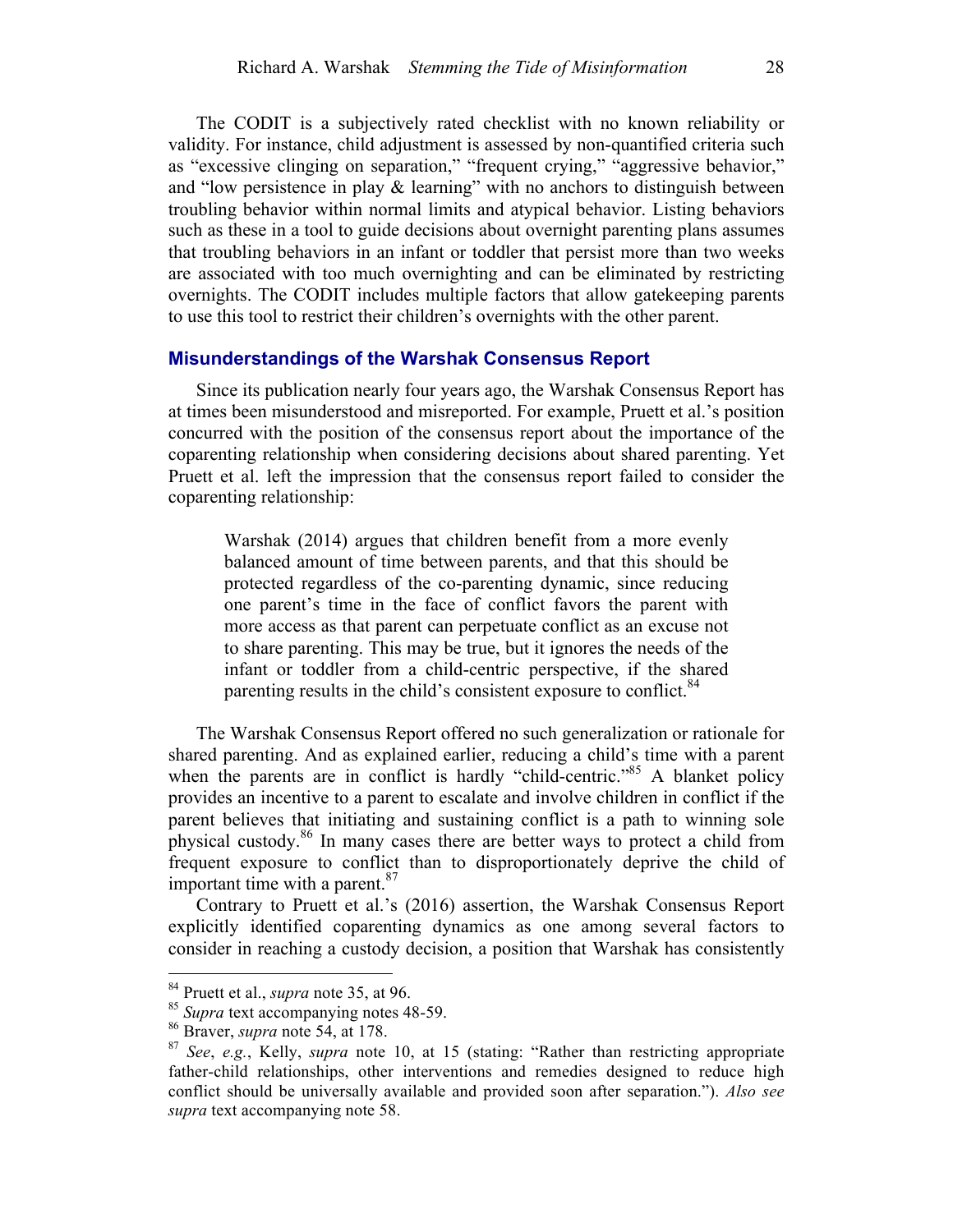held in his publications during the past twenty-five years.<sup>88</sup> Naturally, shared parenting and overnighting are not for all families. On this point the consensus report is clear:

Some circumstances depart significantly from the norm and do not lend themselves to the same general recommendations that apply to the majority of parenting plan decisions. These circumstances include a history of intimate partner violence, a history or credible risk of neglect, physical abuse, sexual abuse, or psychological abuse toward a child, manifestations of restrictive gatekeeping such as persistent and unwarranted interference with parenting time (Austin, Fieldstone, & Pruett, 2013; Pruett, Arthur, & Ebling, 2007; Pruett et al., 2012; Warshak et al., 2003), a history of child abduction, a child's special needs (e.g., cystic fibrosis or autism), and a significant geographical separation between the parents.<sup>89</sup>

Note that in stressing the importance of coparenting dynamics, the Warshak Consensus Report cited three of Pruett's articles. The report unambiguously and repeatedly acknowledged the importance of the coparenting relationship and specifically recommended that courts not only identify the presence of conflict, but also consider evidence that "sheds light on the *dynamics of the conflict*, the contributions of each party to it, and the quality of parenting." $^{90}$ 

Pruett et al. also misunderstood why the Warshak Consensus Report opposed a blanket policy of allowing one parent to veto joint physical custody merely by claiming a conflicted relationship with the other parent. The report's opposition to such a policy has nothing to do with a concern that it rewards the parent who has more contact with the children. The report proposes that conflict between parents should not automatically eliminate the possibility that children can benefit from shared parenting. The Warshak Consensus Report's viewpoint is child-centric in protecting children by reducing a parent's motivation to initiate, sustain, and escalate conflict. Moreover, by statute a majority of states instruct courts to consider coparenting behavior (using various labels for the concept) as one factor

 <sup>88</sup> *See, e.g.*, Warshak, *supra* note 51 (supporting a multi-factored best-interest standard). *See also*, Warshak, *Parental Alienation*, *supra* note 57, at 218-222 (describing the rationale for courts to find it in children's best interests to reduce their time with a parent who denigrates the other parent to the child, encourages the child to reject the other parent, interferes with the court-ordering parenting plan, and in other ways acts as a restrictive gatekeeper). This position is consistent with Pruett's position on gatekeeping: William G. Austin, Linda Fieldstone, & Marsha Kline Pruett, *Bench Book for Assessing Parental Gatekeeping in Parenting Disputes: Understanding the Dynamics of Gate Closing and Opening for the Best Interests of Children*, 10 J. CHILD CUSTODY 1, 12 (2013) ("Limiting time with the parent exerting unjustified RG [restrictive gatekeeping] may be a consideration, especially when all else fails.).

<sup>89</sup> Warshak et al., *supra* note 14, at 58.

<sup>&</sup>lt;sup>90</sup> *Id.*, at 57, emphasis added.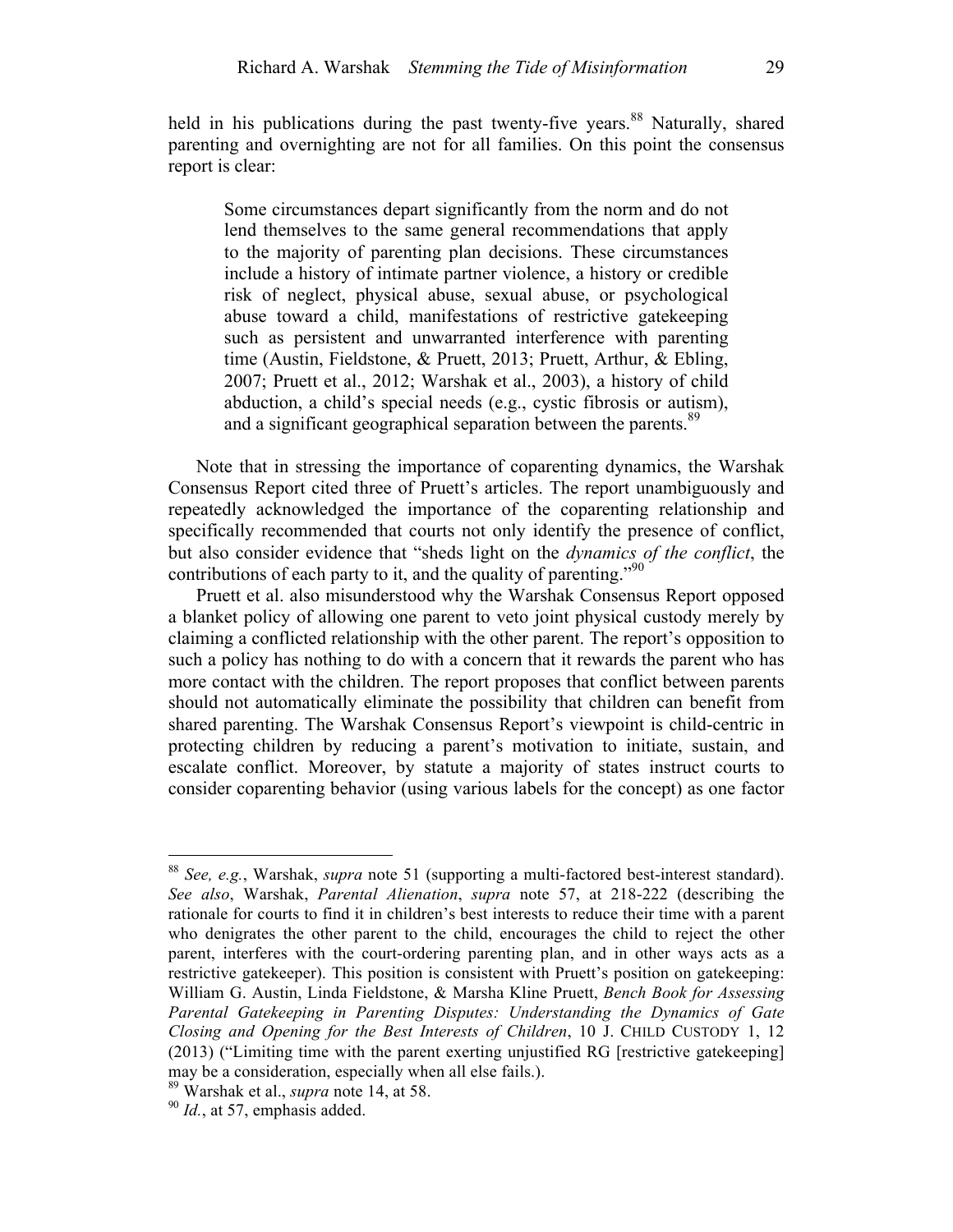in determining the custody arrangement that serves the children's best interests.<sup>91</sup> The parent who perpetuates conflict may find that such behavior, rather than reducing the other parent's time with the children, has the opposite outcome.<sup>92</sup> Braver and his colleagues found that the public favors a policy that would reduce parenting time for the parent who is identified as the primary instigator of conflict. $93$ 

# **MEANING AND VALUE OF THE WARSHAK CONSENSUS REPORT ENDORSEMENTS**

McIntosh et al. tried to diminish and distract from the meaning and value of the 110 endorsements of the Warshak Consensus Report. McIntosh et al. asserted that the accomplished scholars and practitioners who endorsed the consensus report put their reputations and integrity on the line by signing a document based solely on "sentiment" and not science, and that the endorsers did not necessarily agree with the evidence for the conclusions and recommendations that they endorsed.<sup>94</sup> This is incorrect.<sup>95</sup> The endorsers received and read the whole paper.

94 McIntosh et al., *supra* note 30, at 111 and 117.

<sup>95</sup> *See supra* text accompanying notes 58 and 60, for the full text of the consensus report's conclusions and recommendations. Note that these consensus opinions include multiple references to the evidence discussed in the report and to the accuracy and validity of the literature review that preceded the section titled "Conclusions and Recommendations." Following are some excerpts of such references in the statement endorsed by the 110 researchers and practitioners (all emphases added to highlight references to the research and to the evidence): "**Research** allays such concerns. . . . **The research reviewed earlier** on parenting time in intact families shows . . . . Combined with the daycare studies, **this research should put to rest the idea that children are inevitably harmed by extended separations from their mothers**. . . . **The results of the 16 studies**  relevant to parenting plans generally support rather than oppose shared parenting and overnights for young children. But predominantly **the studies show little direct impact of overnights in the short run**. The three studies that often are cited as evidence for the harmful effects of greater father involvement with young children actually found mixed or ambiguous results perhaps because the measures used were inadequate by scientific standards. . . . The **research on children being raised by parents who live apart from each other**, in the larger context of scientific knowledge about the factors that foster optimal child development and the formation and maintenance of healthy parent–child relationships, offers guidelines that should inform decision makers and those who assist them, such as parents, mediators, child custody experts, lawyers, and judges." (p. 58) And, "To the extent that policy and custody decisions seek to express scientific knowledge about child development, **the analyses in this article should receive** 

<sup>&</sup>lt;sup>91</sup> Milfred D. Dale, Cooperative & Friendly Parent Statutes (April 2011) (unpublished manuscript available from Milfred Dale, Email: drbuddale@outlook.com) (listing 32 states with "friendly parent" statutes). <sup>92</sup> *See, e.g.*, Austin et al., *supra* note 88, at 12.

<sup>93</sup> Sanford L. Braver, Ira M. Ellman, Ashley M. Votruba, & William V. Fabricius, *Lay Judgments About Child Custody After Divorce*, 17 PSYCHOL., PUB. POL'Y. & L. 212 (2011). *See also* Braver, *supra* note 54, at 178 (noting that such a policy would decrease incentive to promote conflict and instead "would make it worthwhile for the angry parent to bury the hatchet.").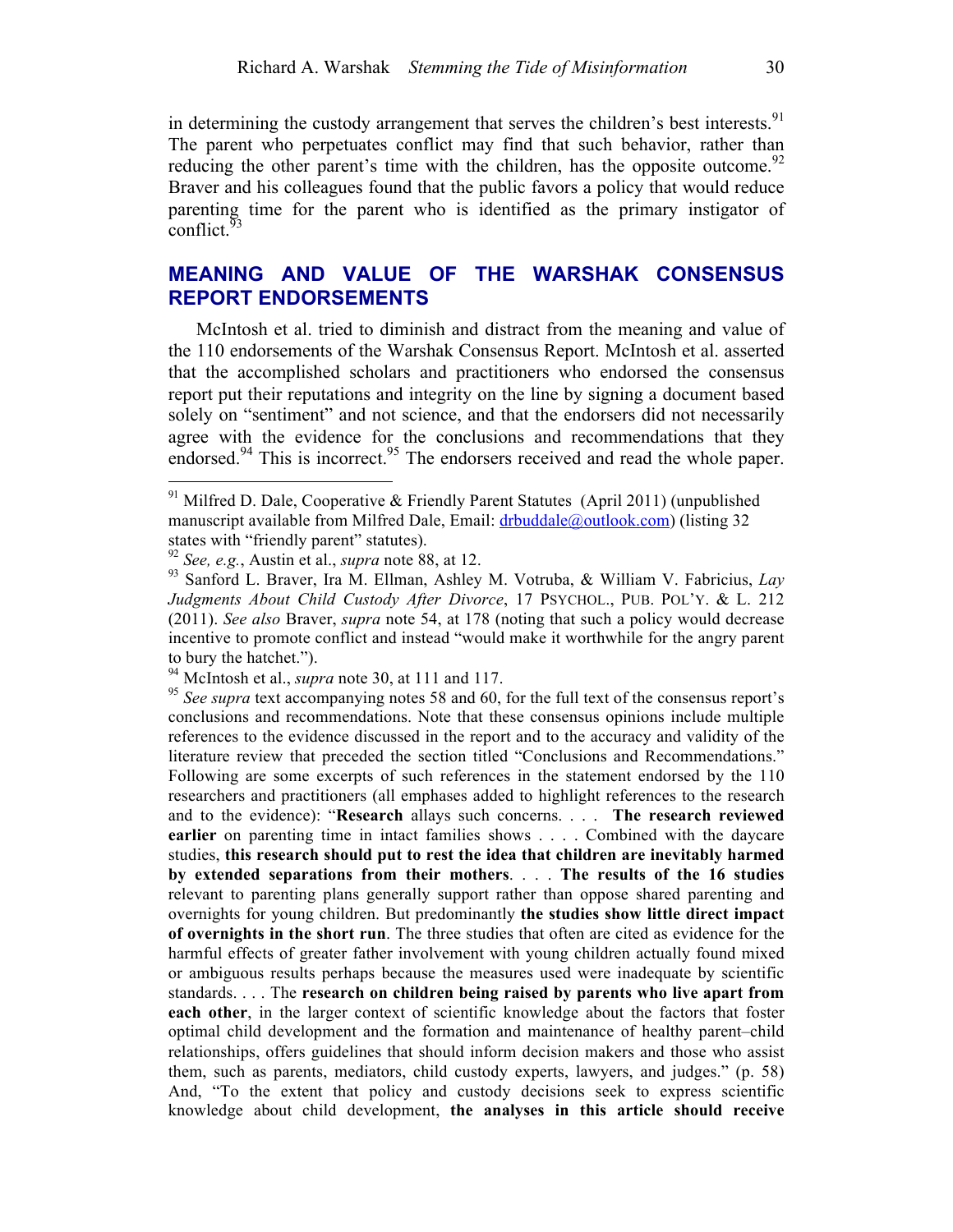As would be expected, none would have endorsed the paper if they agreed with the conclusions but disagreed with the evidence that supported the conclusions. In fact, the conclusions referred explicitly and extensively to the evidence reviewed and analyzed throughout the paper. Rather than enumerate the significant contributions of the endorsers to the scientific knowledge that informed the consensus report, the reader is encouraged to note the names of the scholars and their credentials listed at the end of the consensus report. The qualifications of the endorsers to vet the literature reviews and analyses and to judge the conclusions and recommendations that flow from those analyses are beyond dispute.

Some have questioned the value of publishing a paper with scientists' endorsements.<sup>96</sup> But such papers are not unprecedented. An example is the 1997 article co-signed by 18 experts that clarified implications of social science evidence for custody arrangements.<sup>97</sup> Some of the 18 co-signers subsequently joined a group of 28 researchers and practitioners who, concerned about the possibility of biased summaries of research, recommended:

The best safeguard against this possibility is a summary that has the consensual endorsement of a large number of experienced and respected social science researchers, as well as enlightened consumers or practitioners of this literature, in this case mental

 $\overline{a}$ 

**significant weight by legislators and decision makers**. . . . . [W]e believe that the **social science evidence** on the development of healthy parent–child relationships, and the longterm benefits of healthy parent–child relationships, supports the view that shared parenting should be the norm for parenting plans for children of all ages, including very young children. . . . In general **the results of the studies reviewed in this document** are favorable to parenting plans that more evenly balance young children's time between two homes. **Child developmental theory and data** show that babies normally form attachments to both parents and that a parent's absence for long periods of time jeopardizes the security of these attachments. **Evidence** regarding the amount of parenting time in intact families and regarding the impact of daycare demonstrates that spending half time with infants and toddlers is more than sufficient to support children's needs. Thus, to maximize children's chances of having a good and secure relationship with each parent, we encourage both parents to maximize the time they spend with their children. . . . **Research on children's overnights** with fathers favors allowing children under four to be cared for at night by each parent rather than spending every night in the same home." (p. 59) And, "**The research supports** the growing trend of statutory law and case law that encourages maximizing children's time with both parents. This may be even more important for young children in order to lay a strong foundation for their relationships with their fathers and to foster security in those relationships . . . .**There is no evidence to support postponing the introduction of regular and frequent involvement, including overnights**, of both parents with their babies and toddlers. . . . Rather it is our conviction that **our analyses meet the test of scientific validity and reliability, and thus are trustworthy in the legal sphere**. (p. 60).

<sup>96</sup> Emery et al., *supra* note 79, at 140.

<sup>97</sup> Lamb et al., *supra* note 5.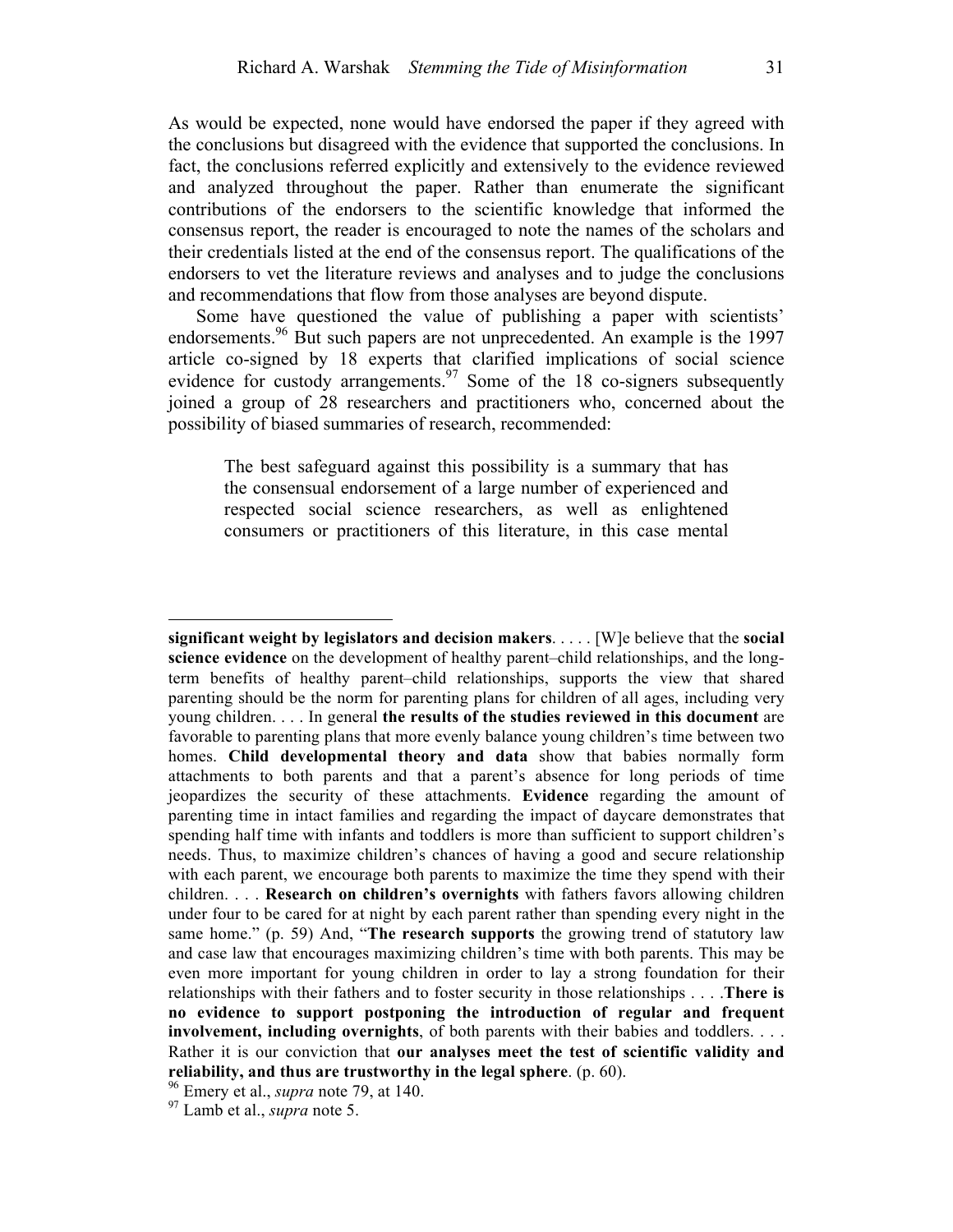health professionals, such as custody evaluators, mediators, etc. who work with divorcing and divorced families.<sup>98</sup>

The Warshak Consensus Report, with its 110 cosigners, clarified the social science relevant to parenting plans for young children and implemented the above recommendation by issuing the report with consensual endorsement.

Having the paper reviewed by the endorsers of the Warshak report brought two benefits. The first was the benefit of feedback and vetting from this group on the consensus report's analysis of the bodies of literature on attachment, daycare, parenting plans, and divorce. The endorsers included prominent international authorities in attachment, principal investigators for the celebrated NICHD Study of Early Child Care and Youth Development, and leading researchers who have studied the impact of divorce since the mid-1970s. The second benefit was that this large, blue-ribbon panel of signatories—with their outstanding careers and statures as social scientists—brings attention to decision makers for the report's conclusions and recommendations.

In sum, the consensus report does not maintain that its conclusions are scientific merely because a large number of well-qualified researchers and practitioners endorse the conclusions—science is not settled at the ballot box. Rather, the consensus report reflects that 110 highly accomplished professionals, based on their understanding of the literature and on their professional experiences, accept the report's research-based conclusions.

### **CONCLUSION**

Warshak, with the review and endorsement of 110 researchers and practitioners, analyzed more than four decades of research and issued a peerreviewed consensus report on parenting plans for young children.<sup>99</sup> As intended, the report stemmed a tide of misinformation that threatened to resurrect long-

 <sup>98</sup> Brief of Richard A. Warshak et al. as Amici Curiae on behalf of LaMusga Children, *In re* Marriage of LaMusga, 88 P.3d 81 (Cal. 2004) (No. S107355), *available at*

http://www.warshak.com/publications/articles-comp.html. The 27 cosigners are: Constance R. Ahrons, William G. Austin, Sanford L. Braver, James H. Bray, Sidney J. Brown, David Demo, Robert Emery, William Fabricius, James R. Flens, Michael A. Fraga, Michael Gottlieb, Lyn R. Greenberg, Neil S. Grossman, John Guidubaldi, Leslye Hunter, Joan B. Kelly, Michael Lamb, Jay Lebow, Patrick McKenry, Eva Baranoff McKenzie, Nancy Williams Olesen, Kay Pasley, Marsha Kline Pruett, Isolina Ricci, Gary R. Rick, John W. Santrock, and Jan Tyler. *See also* Donald N. Bersoff, *APA's Amicus Briefs: Informing Public Policy Through the Courts*, 44 MONITOR ON PSYCHOLOGY 5 (2013). In this article a past president of the American Psychological Association (APA) explained the purpose of amicus briefs submitted by the APA: "Amicus briefs are a visible and effective means for educating legal decision-makers about social science data relevant to the issues of our time." *See also* Bruce Sales, *Editorial*, 1 PSYCHOL., PUB. POL'Y. & L. 243, 245 (1995) (explaining the significance of a cosigned amicus brief: "It had instant scientific credibility, not only because of its authors' credentials and reputations, but also because it was cosigned by 43 other scholars."

<sup>99</sup> Warshak et al., *supra* note 14.